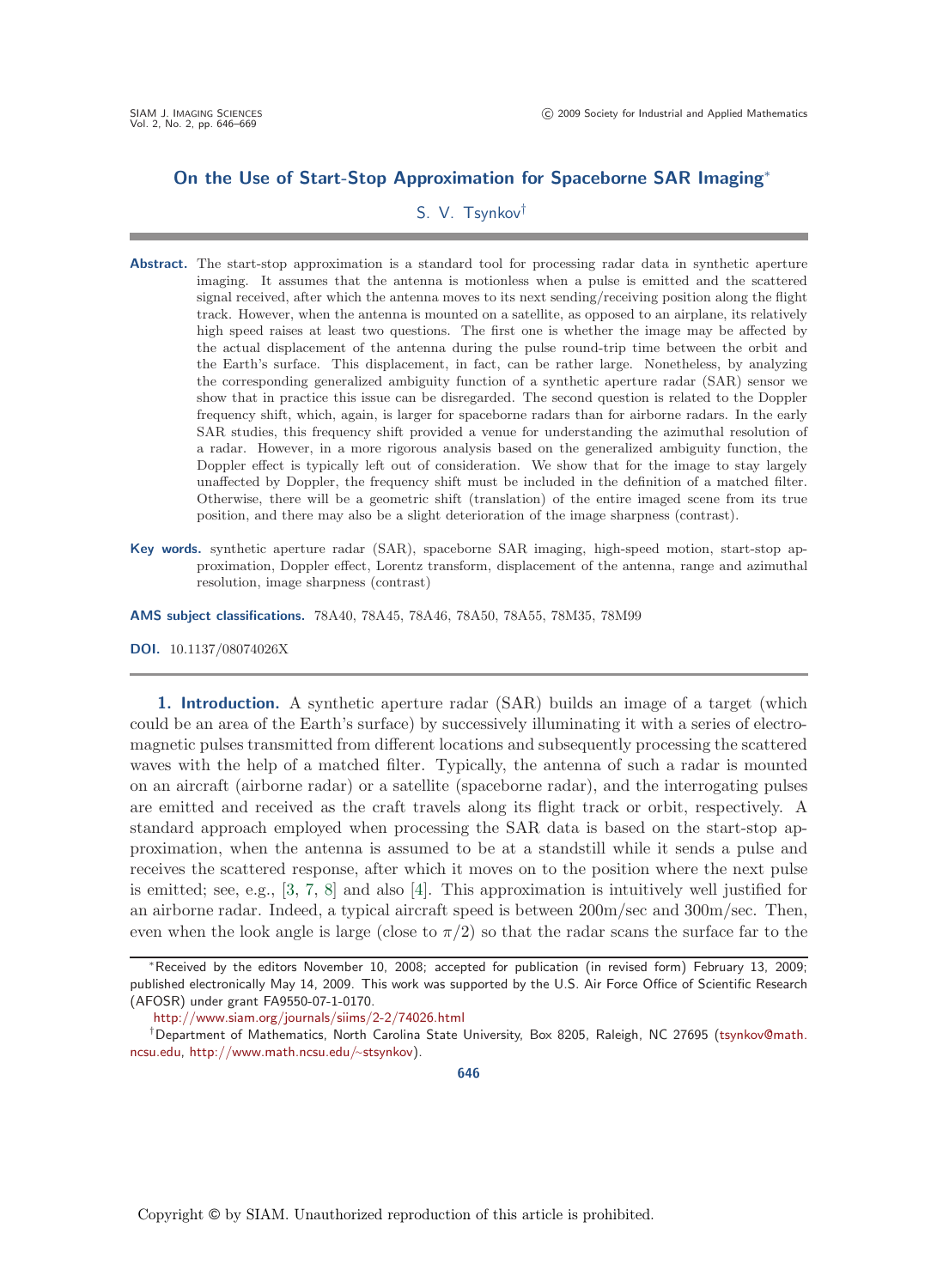side rather than directly underneath the flight track, the round-trip travel time for the pulse will still be under  $10^{-3}$ sec. This yields the displacement of the antenna between 20cm and 30cm (see section [3\)](#page-5-0), which is on the order of one to a few wavelengths for the microwave frequency band that the radar typically operates in and is also far shorter than the typical antenna size. Besides, the magnitude of the linear Doppler frequency shift in this case is rather small—under  $10^{-6}$ ; see section [4.](#page-11-0)

On the other hand, using the start-stop approximation for a spaceborne radar may raise questions. With the round-trip travel times  $\sim 1/200$ sec and the speed of 8km/sec, the displacement of the antenna over the period of time between the emission and arrival of a pulse may reach about 40m, which is several times longer than the antenna size and much larger than the wavelength. It is not clear ahead of time whether neglecting this displacement may affect the quality of the image. Moreover, the Doppler frequency shift, which is  $\sim v/c$ , where v is the speed of the satellite and c is the speed of light (see section [4\)](#page-11-0), will also be about one and a half orders of magnitude larger than in the case of an airborne radar. In the earlier SAR studies, the Doppler shift was used to explain the mechanism of along-the-track resolution; see, e.g., [\[8\]](#page-23-2). However, when building a generalized ambiguity function the Doppler effect is often neglected, and it is not apparent whether it may cause a deterioration of the image.

In this paper we analyze the generalized ambiguity function of a SAR system (see section [2\)](#page-1-0) while taking the two foregoing phenomena into account. Our analysis shows that the displacement of the antenna, even though quite noticeable, has a very small detrimental effect  $\mathcal{O}(v/c)$  on the resolution of the image and can therefore be disregarded for all practical purposes; see section [3.](#page-5-0) As for the Doppler effect, disregarding it in the generalized ambiguity function may cause an overall translation of the entire scene on the image, as well as a slight deterioration of the sharpness (contrast); see section [4.](#page-11-0) To avoid this, one must include the frequency shift into the definition of a matched filter.

<span id="page-1-0"></span>**2. Generalized ambiguity function.** For the analysis in the paper, we will employ the following assumptions. The electromagnetic field propagating between the antenna and the target will be assumed scalar and will be governed by the standard d'Alembert equation with the speed c (the speed of light). In other words, we will disregard the polarization. The image will be assumed two-dimensional; i.e., the radar will measure coordinates of the targets along the Earth's surface but will not measure their elevation. All targets will be assumed dispersionless, and scattering off the targets will be linearized and analyzed using the first Born approximation; see [\[2,](#page-23-4) section 13.1.4].

The radar will be assumed to operate in the standard mode known as stripmap; see [\[3\]](#page-23-0). In this case, the antenna points in the direction which is fixed relative to that of the satellite motion. Hence, the footprint of the beam emitted by the antenna sweeps a strip on the Earth's surface parallel to flight track, i.e., to the orbit. In doing so, the antenna does not necessarily have to point precisely sideways, i.e., normally to the direction of motion. Instead, it can point either forward or backward at a fixed angle, which corresponds to the so-called squinted stripmap mode.

Finally, we will need to use the Lorentz transform [\[9,](#page-23-5) Chapter 3, section 3] that preserves the form of the d'Alembert equation in the case of moving transmitters and/or receivers; see section [4.](#page-11-0) To be able to do so, we will have to assume that the motion of the antenna is straightforward and uniform. Technically speaking, this is not true for a satellite orbiting the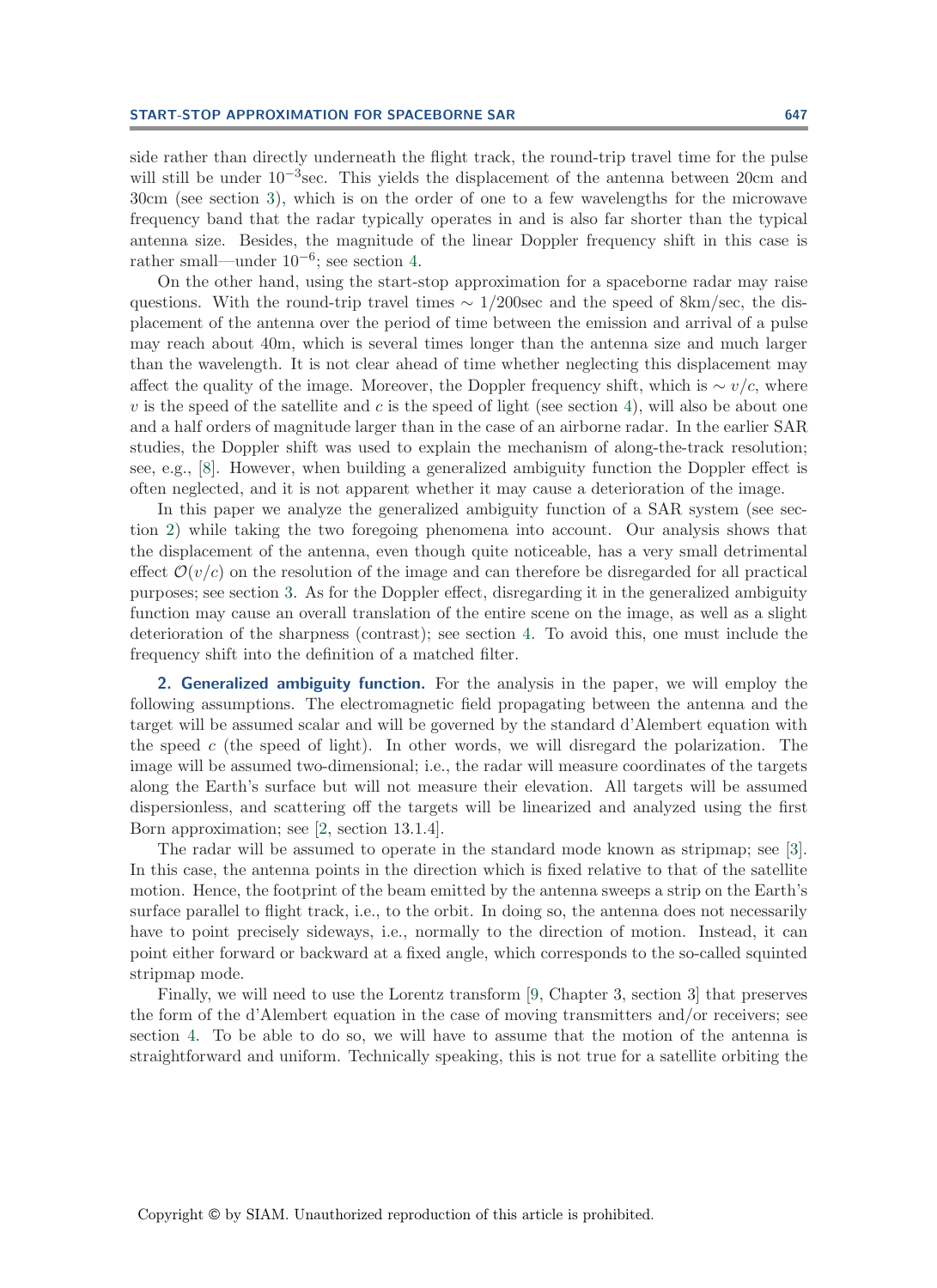Earth. However, for a relatively short stretch of the orbit, along which the measurements are taken of a given small target (i.e., for which a given target stays in the beam; see section [3\)](#page-5-0), this is a sufficiently accurate approximation.

Hereafter, we adopt some notation of [\[4\]](#page-23-3). The interrogating pulses emitted by the antenna of a SAR are taken as linear upchirps of the form

(2.1) 
$$
P(t) = A(t)e^{i\omega_0 t}, \text{ where } A(t) = \chi_\tau(t)e^{i\alpha t^2}.
$$

In formula [\(2.1\)](#page-2-0),  $\chi_{\tau}(t)$  is the indicator function of the interval of duration  $\tau$ ,

<span id="page-2-4"></span><span id="page-2-0"></span>
$$
\chi_{\tau}(t) = \begin{cases} 1, & t \in [-\tau/2, \tau/2], \\ 0 & \text{otherwise,} \end{cases}
$$

and  $\alpha = B/(2\tau)$ , where B is the bandwidth of the chirp. Accordingly, the instantaneous frequency of the chirp is given by

(2.2) 
$$
\omega(t) = \omega_0 + \frac{Bt}{\tau}, \quad t \in [-\tau/2, \tau/2],
$$

where  $\omega_0$  is the center carrier frequency. The modulating function  $A(t)$  in formula [\(2.1\)](#page-2-0) is assumed to be slowly varying compared to the fast carrier oscillation  $e^{i\omega_0 t}$ .

Suppose first that the antenna is a motionless point source located at  $x \in \mathbb{R}^3$ . Then, the propagating field due to the emitted chirp  $(2.1)$  is given by the standard retarded potential:

(2.3) 
$$
\varphi(t, z) = \frac{1}{4\pi} \frac{P(t - |z - x|/c)}{|z - x|}.
$$

Let us assume that the imaged terrain, which is also motionless, is characterized by the variable refraction index  $n = n(z)$ . Under the first Born approximation [\[2,](#page-23-4) section 13.1.4], scattering is linearized so that the terrain is interpreted as a secondary wave's source due to the incident field  $\varphi(t, z)$  of [\(2.3\)](#page-2-1):

<span id="page-2-5"></span><span id="page-2-2"></span><span id="page-2-1"></span>
$$
\frac{1 - n^2(z)}{c^2} \frac{\partial^2 \varphi}{\partial t^2} \stackrel{\text{def}}{=} \nu(z) \frac{\partial^2 \varphi}{\partial t^2}.
$$

Consequently, the scattered field at the location  $\tilde{x}$  and time t is given by the Kirchhoff integral:

(2.4) 
$$
\psi(t, \tilde{x}) = \frac{1}{4\pi} \iiint_{|\tilde{x} - z| \le ct} \frac{\nu(z)}{|\tilde{x} - z|} \frac{\partial^2 \varphi}{\partial t^2} (t - |\tilde{x} - z|/c, z) dz.
$$

As the amplitude  $A(t)$  in [\(2.1\)](#page-2-0) is slowly varying, it can be left out when differentiating the incident field [\(2.3\)](#page-2-1) for substitution into [\(2.4\)](#page-2-2), which yields

(2.5) 
$$
\frac{\partial^2 \varphi}{\partial t^2}(t, z) \approx -\frac{\omega_0^2}{4\pi} \frac{P(t - |z - x|/c)}{|z - x|}.
$$

Consequently,

(2.6)

<span id="page-2-3"></span>
$$
\begin{split} &\psi(t,\tilde{\pmb{x}})\approx-\frac{\omega_0^2}{16\pi^2}\iiint_{\vert\tilde{\pmb{x}}-\pmb{z}\vert\leq ct}\frac{\nu(\pmb{z})}{\vert\tilde{\pmb{x}}-\pmb{z}\vert\vert\pmb{z}-\pmb{x}\vert}P\left(t-\vert\tilde{\pmb{x}}-\pmb{z}\vert/c-\vert\pmb{z}-\pmb{x}\vert/c\right)d\pmb{z}\\ &=-\frac{\omega_0^2}{16\pi^2}\iiint_{\vert\tilde{\pmb{x}}-\pmb{z}\vert\leq ct}\frac{\nu(\pmb{z})}{\vert\tilde{\pmb{x}}-\pmb{z}\vert\vert\pmb{z}-\pmb{x}\vert}A\left(t-\vert\tilde{\pmb{x}}-\pmb{z}\vert/c-\vert\pmb{z}-\pmb{x}\vert/c\right)e^{i\omega_0(t-\vert\tilde{\pmb{x}}-\pmb{z}\vert/c-\vert\pmb{z}-\pmb{x}\vert/c)}d\pmb{z}. \end{split}
$$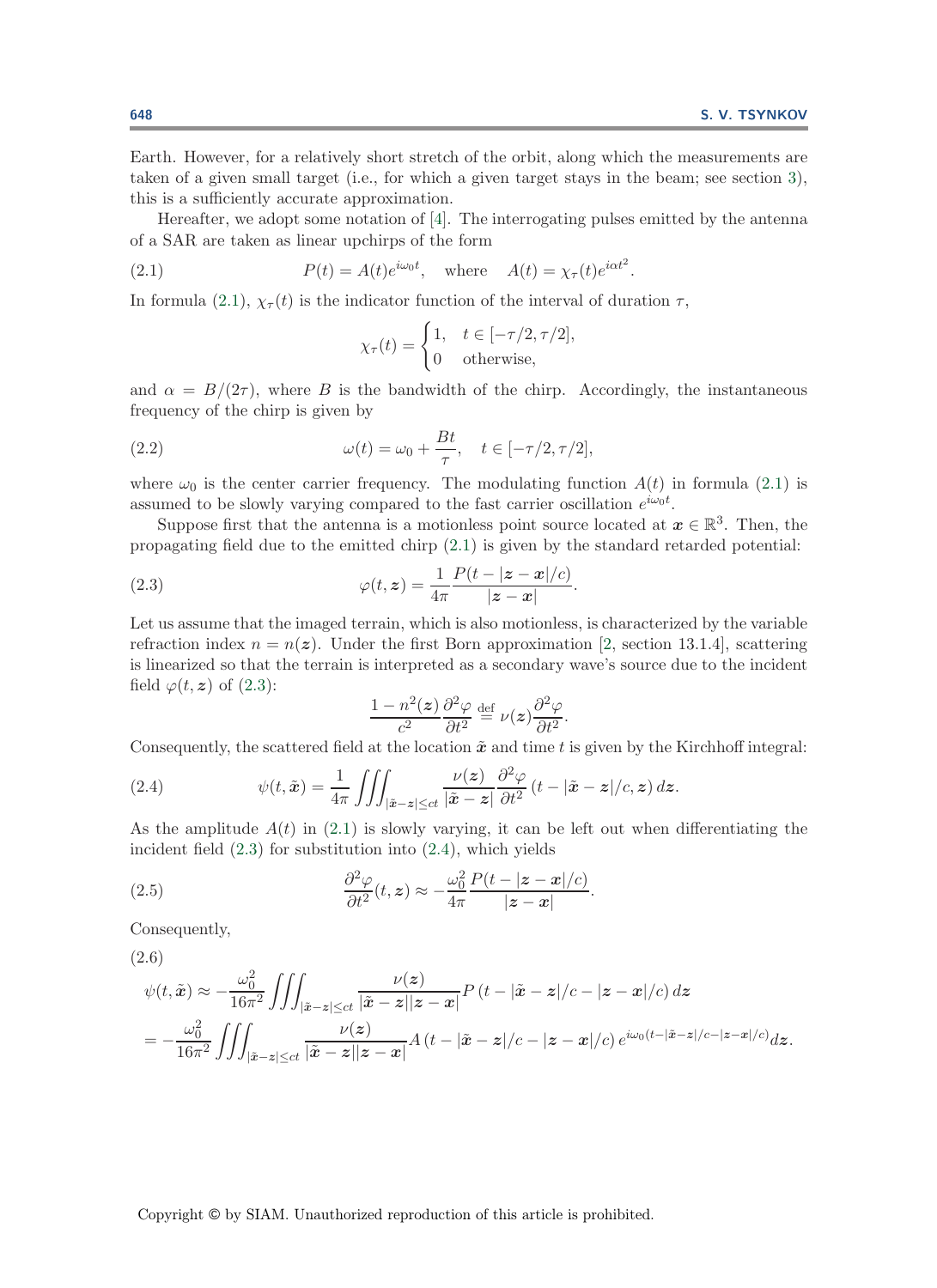Formula [\(2.6\)](#page-2-3) indicates that the scattered field  $\psi(t, \tilde{x})$  is obtained by applying a Fourier integral operator to the target reflectivity function  $\nu(z)$ ; see, e.g., [\[5,](#page-23-6) [6\]](#page-23-7). The key goal of radar imaging is to build an (approximate) inverse to this operator and thus reconstruct  $\nu(z)$  from the observed scattered field.

We perform the approximate inversion in two stages; first, we apply a matched filter to the field  $\psi$ , and then we accumulate the information due to multiple interrogating pulses [\(2.1\)](#page-2-0) emitted from and received at different locations on the orbit. As one will see from our subsequent analysis (a more detailed derivation can be found in [\[4,](#page-23-3) [5,](#page-23-6) [6\]](#page-23-7)), this procedure resembles the application of an adjoint operator, which would have coincided with the true inverse if the mapping [\(2.6\)](#page-2-3) was a standard Fourier transform (a unitary operator).

The matched filter is defined as follows. Assume that there is a point scatterer at a reference location *y*; then the resulting field at  $(t, \tilde{x})$  is obtained by substituting  $\nu(z) = \delta(z - y)$ into formula [\(2.6\)](#page-2-3):

<span id="page-3-0"></span>(2.7) 
$$
\psi_1(t, \tilde{x}) = -\frac{\omega_0^2}{16\pi^2} \frac{P(t - |\tilde{x} - y|/c - |y - x|/c)}{|\tilde{x} - y||y - x|}.
$$

The filter is essentially a complex conjugate of  $\psi_1$  given by [\(2.7\)](#page-3-0); for simplicity, the constant factor  $-\omega_0^2/16\pi^2$  and the entire denominator, which is a slowly varying function (compared to the fast oscillation  $e^{i\omega_0 t}$ , are disregarded. What remains is merely  $\overline{P(t-|\tilde{x}-y|/c-|y-x|/c)}$ , where the overbar denotes complex conjugation. The application of this filter yields the image:

<span id="page-3-1"></span>
$$
I(\mathbf{y}) = \int \overline{P(t - |\tilde{\mathbf{x}} - \mathbf{y}|/c - |\mathbf{y} - \mathbf{x}|/c)} \psi(t, \tilde{\mathbf{x}}) dt
$$
  
(2.8)
$$
= -\frac{\omega_0^2}{16\pi^2} \iiint_{|\tilde{\mathbf{x}} - \mathbf{z}| \le ct} \underbrace{\int \overline{P(t - |\tilde{\mathbf{x}} - \mathbf{y}|/c - |\mathbf{y} - \mathbf{x}|/c)} P(t - |\tilde{\mathbf{x}} - \mathbf{z}|/c - |\mathbf{z} - \mathbf{x}|/c)}_{W(\mathbf{y}, \mathbf{z})} \cdot \frac{\nu(\mathbf{z})}{|\tilde{\mathbf{x}} - \mathbf{z}| |\mathbf{z} - \mathbf{x}|} dz,
$$

where we have changed the order of integration after substituting expression [\(2.6\)](#page-2-3) for  $\psi(t,\tilde{x})$ . The interior integral that we denote  $W(y, z)$  in formula [\(2.8\)](#page-3-1) is called the point spread func-tion<sup>[1](#page-3-2)</sup>; see [\[4\]](#page-23-3). Up to a slowly varying denominator, the point spread function  $W(y, z)$  yields the image of a point scatterer located at z; i.e., it is the field due to a unit magnitude deltafunction at z processed with the matched filter  $P(\cdot)$ .

The antenna of a real SAR sensor emits and receives a series of chirps [\(2.1\)](#page-2-0) as the satellite travels along the orbit. Let us therefore consider a sequence of emitting times and locations  $(t_n, x^n)$  and the corresponding sequence of receiving locations  $\tilde{x}^n$ . For each n, we build the point spread function following [\(2.8\)](#page-3-1):

$$
(2.9) \ W_n(\boldsymbol{y},\boldsymbol{z}) = \int \overline{P(t-t_n-|\tilde{\boldsymbol{x}}^n-\boldsymbol{y}|/c-|\boldsymbol{y}-\boldsymbol{x}^n|/c)} P(t-t_n-|\tilde{\boldsymbol{x}}^n-\boldsymbol{z}|/c-|\boldsymbol{z}-\boldsymbol{x}^n|/c) dt.
$$

<span id="page-3-3"></span><span id="page-3-2"></span><sup>1</sup>Recall that both  $I(\mathbf{y})$  and  $W(\mathbf{y}, z)$  also depend on the emitting and receiving locations  $x$  and  $\tilde{x}$ , respectively.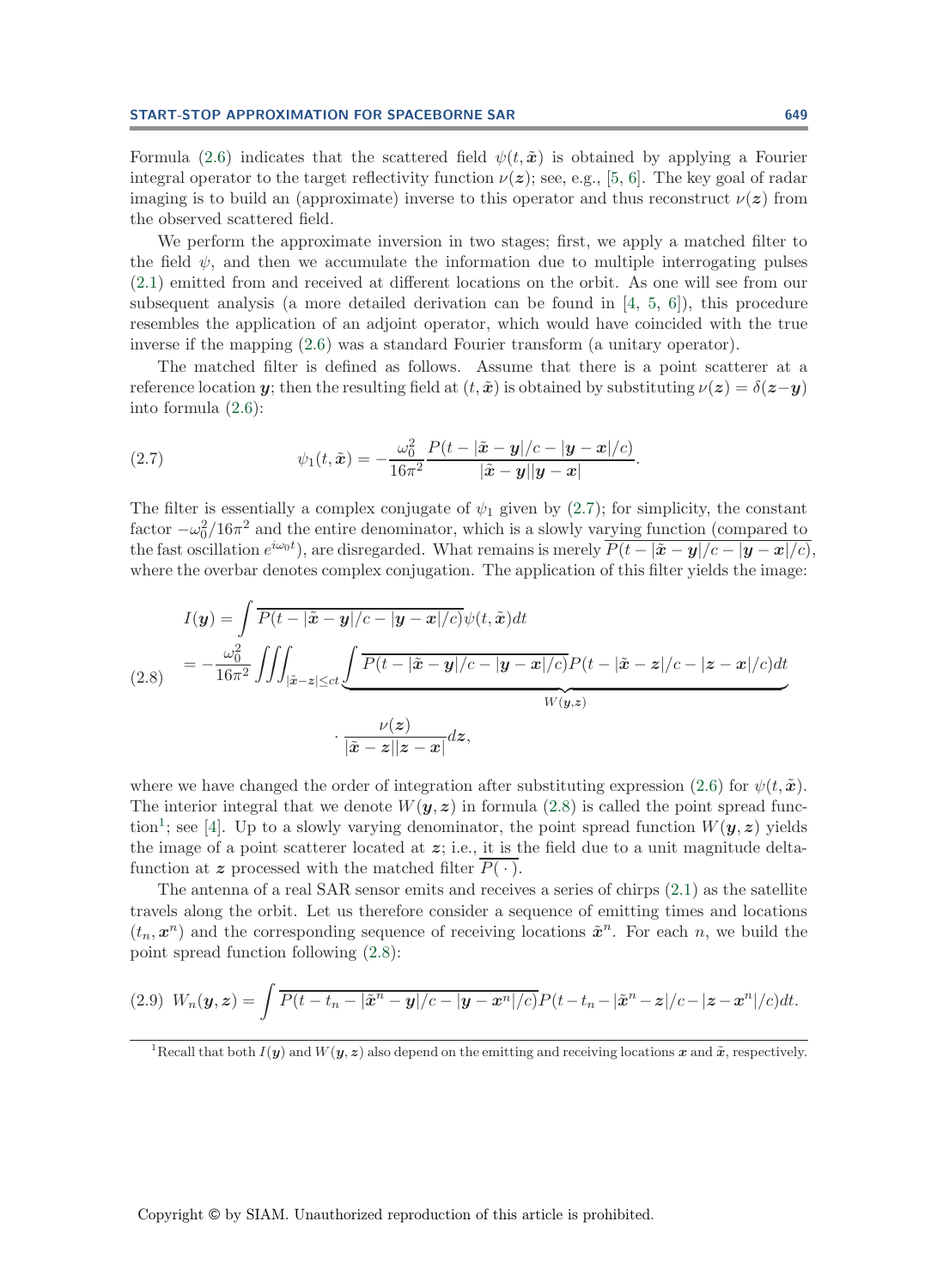The generalized ambiguity function of a SAR system takes into account the information from multiple interrogating pulses by summing up the corresponding contributions [\(2.9\)](#page-3-3):

(2.10) 
$$
W(\mathbf{y}, \mathbf{z}) = \sum_{n} \vartheta(\mathbf{z}, \mathbf{x}^{n}) W_{n}(\mathbf{y}, \mathbf{z}).
$$

The factor  $\vartheta(z, x^n)$  under the sum in [\(2.10\)](#page-4-0) determines the range of summation. It comes from the directivity pattern of the antenna, because in real-life settings the antenna is never a point monopole with isotropic radiation. In fact, the actual antenna emits a rather narrow beam (see [\[4\]](#page-23-3)), and the quantity  $\vartheta(z, x^n)$  can be approximated as follows:

<span id="page-4-0"></span>
$$
\vartheta(\boldsymbol{z}, \boldsymbol{x}^n) = \begin{cases} 1 & \text{if the target } \boldsymbol{z} \text{ is in the beam emitted from } \boldsymbol{x}^n, \\ 0 & \text{otherwise.} \end{cases}
$$

We will see later (in section [3\)](#page-5-0) how to determine whether a given target is in the antenna beam or not. We will also see that it is precisely the summation [\(2.10\)](#page-4-0) that can help interpret the processing of the received field  $\psi(t, \tilde{x})$  in the sense of the (discrete) inverse Fourier transform (sections [3](#page-5-0) and [4\)](#page-11-0).

The generalized ambiguity function  $(2.10)$  is a key construct that allows one to analyze the performance of a SAR system. Indeed, it yields the image of an ultimately simplified target, which is a point scatterer, whereas other, more complex, targets can be assembled using point scatterers (in the usual way, as convolution with the Dirack delta-function). Of central importance in terms of performance is the resolution of a radar, i.e., its ability to distinguish between two different targets located at a certain distance apart. If we could make the generalized ambiguity function [\(2.10\)](#page-4-0) equal to the delta-function,  $W(y, z) = \delta(y - z)$ , then the radar would have an ideal resolution. In reality, however, this is never achieved, but the sharper (i.e., narrower) the peak that  $W(y, z)$  has when the reference location *y* approaches the actual target location *z*, the better.

Note that in most studies of monostatic SAR resolution,<sup>[2](#page-4-1)</sup> the receiving locations  $\tilde{x}^n$  are taken to be the same as the emitting locations  $x^n$ . This corresponds to the start-stop approximation, when the antenna emits the interrogating pulse and receives the scattered response while at the same position, and then continues to move along the orbit to the next position. We, on the other hand, have intentionally allowed for the receiving and emitting locations to differ in the expressions for the point spread function [\(2.9\)](#page-3-3) and the generalized ambiguity function [\(2.10\)](#page-4-0). This will let us take into account the actual antenna displacement during the pulse round-trip time between the orbit and the ground and thus analyze the effect of the start-stop approximation on the quality of the image; see section [3.](#page-5-0) Note also that formulae [\(2.9\)](#page-3-3) and [\(2.10\)](#page-4-0) assume that both the antenna and the target are motionless when the pulse is emitted and received. To account for the motion and hence for the Doppler effect, the expressions for the point spread function and the generalized ambiguity function will be modified with the help of the Lorentz transform; see section [4.](#page-11-0)

<span id="page-4-1"></span><sup>&</sup>lt;sup>2</sup>Bistatic systems, unlike monostatic systems, have separately located transmitting and receiving antennas; see, e.g., [\[3,](#page-23-0) p. 18].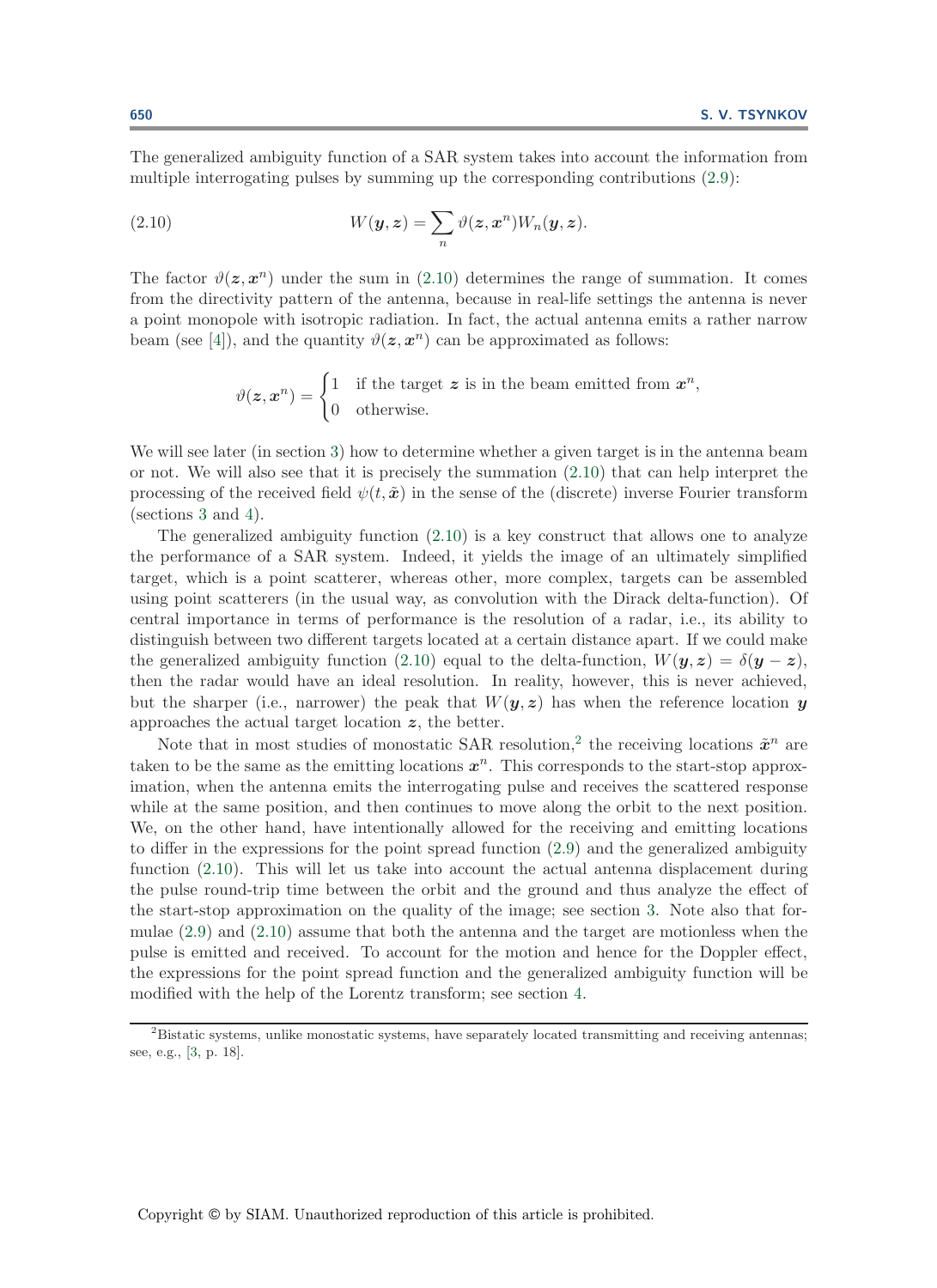### **START-STOP APPROXIMATION FOR SPACEBORNE SAR 651**

<span id="page-5-0"></span>**3. Antenna displacement.** For the analysis of SAR resolution, the generalized ambiguity function [\(2.10\)](#page-4-0) can be conveniently decomposed into the product of two factors, transverse and longitudinal, that will be responsible for the range and azimuthal (i.e., cross-range) resolution, respectively; see [\[4\]](#page-23-3). To do so, we first use formulae  $(2.1)$  and  $(2.9)$  and recast expression  $(2.10)$ as follows:

(3.1)

<span id="page-5-1"></span>
$$
W(\mathbf{y}, \mathbf{z}) = \sum_{n} \vartheta(\mathbf{z}, \mathbf{x}^{n}) \int \overline{A(t - t_{n} - |\tilde{\mathbf{x}}^{n} - \mathbf{y}|/c - |\mathbf{y} - \mathbf{x}^{n}|/c)} e^{i\omega_{0}(|\tilde{\mathbf{x}}^{n} - \mathbf{y}|/c + |\mathbf{y} - \mathbf{x}^{n}|/c)}
$$

$$
\times A(t - t_{n} - |\tilde{\mathbf{x}}^{n} - \mathbf{z}|/c - |\mathbf{z} - \mathbf{x}^{n}|/c)e^{-i\omega_{0}(|\tilde{\mathbf{x}}^{n} - \mathbf{z}|/c + |\mathbf{z} - \mathbf{x}^{n}|/c)} dt.
$$

Next, we take the new integration variable as  $t-t_n$  in each term of the sum [\(3.1\)](#page-5-1) and denote it by t again. Then, we realize that neither  $\overline{A(t - |\tilde{x}^n - y|/c - |y - x^n|/c)}$  nor  $A(t - |\tilde{x}^n - z|/c |z - x^n|/c$  depends on *n* explicitly, except for the dependence via  $x^n$  and  $\tilde{x}^n$ . The latter is weak, because we are assuming that the distance from the orbit to the ground is much larger than the distance between the successive emitting (or receiving) positions of the antenna on the orbit. Hence,  $|\mathbf{y}-\mathbf{x}^n|/c$ , etc., are slowly varying functions of n, and on top of it we have another slowly varying function  $A(\cdot)$ . Therefore, the amplitudes  $A(\cdot)$  and  $A(\cdot)$  can be taken outside the sum [\(3.1\)](#page-5-1), and we obtain

$$
W(\mathbf{y},\mathbf{z}) \approx \left(\underbrace{\sum_{n} \vartheta(\mathbf{z},\mathbf{x}^{n}) e^{i\omega_{0}(|\tilde{\mathbf{x}}^{n}-\mathbf{y}|/c+|\mathbf{y}-\mathbf{x}^{n}|/c-|\tilde{\mathbf{x}}^{n}-\mathbf{z}|/c-|\mathbf{z}-\mathbf{x}^{n}|)}_{W_{A}(\mathbf{y},\mathbf{z})}}_{\times \left(\underbrace{\int \overline{A(t-|\tilde{\mathbf{x}}^{0}-\mathbf{y}|/c-|\mathbf{y}-\mathbf{x}^{0}|/c)} A(t-|\tilde{\mathbf{x}}^{0}-\mathbf{z}|/c-|\mathbf{z}-\mathbf{x}^{0}|/c)}_{W_{R}(\mathbf{y},\mathbf{z})}}_{W_{R}(\mathbf{y},\mathbf{z})}\right),
$$

where we have replaced the superscript "n" by "0" in the factor  $W_R(\boldsymbol{y}, \boldsymbol{z})$  for definiteness. Consequently, the generalized ambiguity function can be (approximately) represented as a product of the azimuthal factor,

<span id="page-5-2"></span>(3.2) 
$$
W_A(\mathbf{y}, z) = \sum_n \vartheta(z, x^n) e^{i\omega_0(|\tilde{x}^n - \mathbf{y}|/c + |\mathbf{y} - x^n|/c - |\tilde{x}^n - z|/c - |z - x^n|/c)},
$$

<span id="page-5-3"></span>and the range factor,

(3.3) 
$$
W_R(\mathbf{y}, \mathbf{z}) = \int \overline{A(t - |\tilde{\mathbf{x}}^0 - \mathbf{y}|/c - |\mathbf{y} - \mathbf{x}^0|/c)} A(t - |\tilde{\mathbf{x}}^0 - \mathbf{z}|/c - |\mathbf{z} - \mathbf{x}^0|/c) dt.
$$

We will see that the factor  $W_A(\mathbf{y}, \mathbf{z})$  of [\(3.2\)](#page-5-2) is responsible for the resolution in the longitudinal, or azimuthal, direction (i.e., along the orbit), whereas the factor  $W_R(\bm{y}, \bm{z})$  of [\(3.3\)](#page-5-3) is responsible for the resolution in the transverse, or range, direction (perpendicular to the orbit).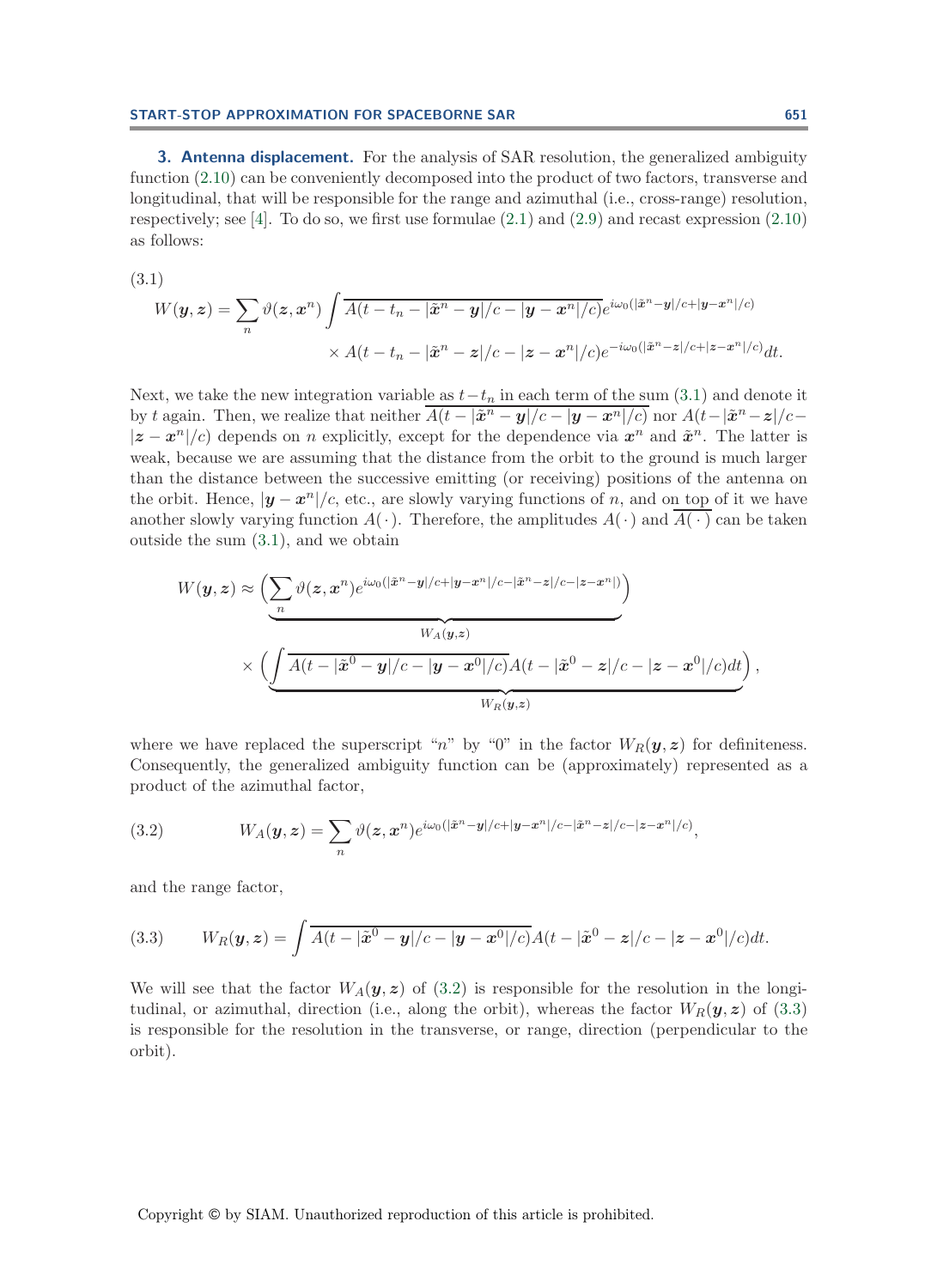

<span id="page-6-0"></span>**Figure 1.** SAR imaging schematic for the squinted stripmap mode with the antenna pointing either forward or backward:  $\kappa_{\text{forward}} < \pi/2$  and  $\kappa_{\text{backward}} > \pi/2$ .

**3.1. Azimuthal resolution.** Hereafter, we will denote individual Cartesian coordinates by subscripts:  $\mathbf{x} = (x_1, x_2, x_3), \mathbf{y} = (y_1, y_2, y_3), \mathbf{z} = (z_1, z_2, z_3).$  With no loss of generality we can assume that the orbit is parallel to the Cartesian direction "1" (recall that we are considering only short stretches of the orbit and hence can neglect its curvature). To analyze the azimuthal resolution we will assume that both the target *z* and the reference point *y* are located on the Earth's surface at the same distance  $R_0$  from the orbit; see Figure [1.](#page-6-0) Let  $\kappa$  denote the angle between the velocity  $v$  of the satellite (positive  $x_1$  direction) and the direction of the antenna beam (i.e., its central line). If  $\kappa < \pi/2$ , then the antenna is pointing forward; if  $\kappa > \pi/2$ , then the antenna is pointing backward; and the value  $\kappa = \pi/2$  corresponds to broadside imaging.

Let us denote the center of the antenna beam footprint on the Earth's surface by  $q =$  $(q_1, q_2, q_3)$ . Clearly, we have  $q_1 = x_1 + R_0 \cot \kappa$ ; see Figure [1.](#page-6-0) Hereafter, we will assume with no loss of generality that both the target *z* and the reference point *y* are close to the center of the footprint *q* so that  $|q_1 - z_1| \ll R_0$  and  $|q_1 - y_1| \ll R_0$ . Then, we can use the law of cosines and the first order Taylor expansion of the square root to obtain approximate expressions for the distances that appear in the exponent in formula [\(3.2\)](#page-5-2); see Figure [1.](#page-6-0) For example, we have

<span id="page-6-1"></span>
$$
|z - x^{n}| = \sqrt{\frac{R_{0}^{2}}{\sin^{2} \kappa} + (z_{1} - q_{1}^{n})^{2} - 2\frac{R_{0}}{\sin \kappa}(z_{1} - q_{1}^{n})\cos(\pi - \kappa)}
$$
  
\n
$$
= \frac{R_{0}}{\sin \kappa} \sqrt{1 + \frac{(z_{1} - q_{1}^{n})^{2}\sin^{2} \kappa}{R_{0}^{2}} + 2\frac{(z_{1} - q_{1}^{n})\sin \kappa \cos \kappa}{R_{0}}}
$$
  
\n
$$
\approx \frac{R_{0}}{\sin \kappa} + \frac{(z_{1} - q_{1}^{n})^{2}\sin \kappa}{2R_{0}} + (z_{1} - q_{1}^{n})\cos \kappa,
$$

and, similarly, for the remaining three quantities,  $|\mathbf{y} - \mathbf{x}^n|$ ,  $|\tilde{\mathbf{x}}^n - \mathbf{y}|$ , and  $|\tilde{\mathbf{x}}^n - \mathbf{z}|$ .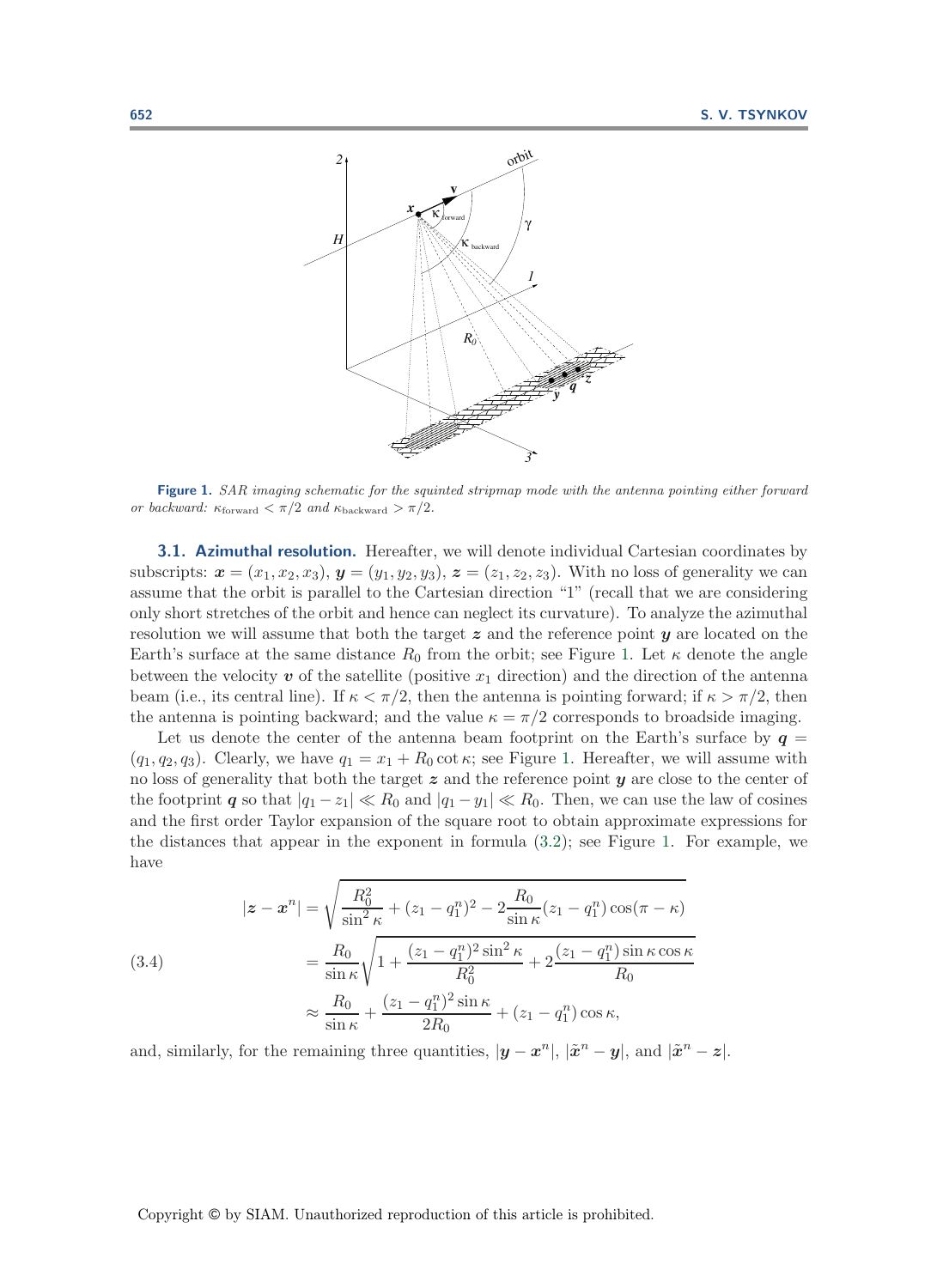### **START-STOP APPROXIMATION FOR SPACEBORNE SAR 653**

Expression [\(3.4\)](#page-6-1) and analogous expressions for other distances need to be substituted into formula  $(3.2)$ . Before doing that, let us determine the range of summation in  $(3.2)$ . Let L be the size of the antenna in the direction parallel to the orbit, and let  $\lambda = 2\pi c/\omega_0$  denote the carrier wavelength. Typically we have  $\lambda \ll L$ , in which case the antenna emits a narrow beam with the angular width of approximately  $2\lambda/L$ ; see [\[4\]](#page-23-3) and [\[15,](#page-23-8) Appendix B]. Then, it is easy to see (from Figure [1\)](#page-6-0) that the target *z* is in the beam as long as

<span id="page-7-0"></span>
$$
|z_1 - q_1^n| \le \frac{R_0}{\sin \kappa} \left(\tan \frac{\lambda}{L}\right) \frac{1}{\sin \kappa} \approx \frac{R_0}{\sin^2 \kappa} \frac{\lambda}{L}.
$$

Consequently, we can write

(3.5) 
$$
\vartheta(z, x^n) = \begin{cases} 1 & \text{if } z_1 - \frac{\lambda R_0}{L \sin^2 \kappa} \le q_1^n \le z_1 + \frac{\lambda R_0}{L \sin^2 \kappa}, \\ 0 & \text{if } q_1^n < z_1 - \frac{\lambda R_0}{L \sin^2 \kappa} \text{ or } q_1^n > z_1 + \frac{\lambda R_0}{L \sin^2 \kappa}. \end{cases}
$$

Let  $\Delta x_1$  be the distance along the orbit between the successive emissions of pulses so that  $x_1^n = n\Delta x_1$ . Let us also recall that  $q_1^n = x_1^n + R_0 \cot \kappa$  (see Figure [1\)](#page-6-0) and introduce

$$
N = \left[\frac{2\lambda R_0}{\Delta x_1 L \sin^2 \kappa}\right] \quad \text{and} \quad N_0 = \left[\frac{z_1 - R_0 \cot \kappa}{\Delta x_1}\right]
$$

<span id="page-7-2"></span>,

<span id="page-7-1"></span>where  $\lceil \cdot \rceil$  stands for the integer part. Then, according to [\(3.5\)](#page-7-0), we can rewrite the sum [\(3.2\)](#page-5-2) as follows:

(3.6) 
$$
W_A(\mathbf{y}, \mathbf{z}) = \sum_{n=N_0-N/2}^{N_0+N/2} e^{i\omega_0(|\tilde{\mathbf{x}}^n-\mathbf{y}|/c+|\mathbf{y}-\mathbf{x}^n|/c-|\tilde{\mathbf{x}}^n-\mathbf{z}|/c-|\mathbf{z}-\mathbf{x}^n|/c)}.
$$

Next, we substitute expression [\(3.4\)](#page-6-1) and the like into the exponents in formula [\(3.6\)](#page-7-1). In doing so, we take the terms that do not depend on  $n$  outside the sum:

(3.7)

$$
W_A(\mathbf{y}, \mathbf{z}) = e^{\frac{i\omega_0 \cos \kappa}{c}(2y_1 - 2z_1)} \sum_{n=N_0-N/2}^{N_0+N/2} e^{\frac{i\omega_0 \sin \kappa}{2R_0 c}((y_1 - \tilde{q}_1^n)^2 + (y_1 - q_1^n)^2 - (z_1 - \tilde{q}_1^n)^2 - (z_1 - q_1^n)^2)}
$$
  
\n
$$
= e^{\frac{i\omega_0 \cos \kappa}{c}(2y_1 - 2z_1)} e^{\frac{i\omega_0 \sin \kappa}{2R_0 c}(2y_1^2 - 2z_1^2)} \sum_{n=N_0-N/2}^{N_0+N/2} e^{\frac{i\omega_0 \sin \kappa}{R_0 c}(z_1\tilde{q}_1^n + z_1q_1^n - y_1\tilde{q}_1^n - y_1q_1^n)} e^{-\frac{i\omega_0 \cos \kappa}{c}(2y_1 - 2z_1)} e^{\frac{i\omega_0 \sin \kappa}{2R_0 c}(2y_1^2 - 2z_1^2)} \sum_{n=N_0-N/2}^{N_0+N/2} e^{\frac{i\omega_0 \sin \kappa}{R_0 c}(2(z_1 - y_1)q_1^n + (z_1 - y_1)(\tilde{q}_1^n - q_1^n))}.
$$

We have now arrived at the point when we need to identify a relationship between the quantities  $q_1^n$  and  $\tilde{q}_1^n$  or, equivalently, between  $x_1 = q_1 - R_0 \cot \kappa$  and  $\tilde{x}_1 = \tilde{q}_1 - R_0 \cot \kappa$ . For each  $n, x_1^n$  denotes the first coordinate of the location at which the nth pulse is emitted, whereas  $\tilde{x}_1^n$  is the first coordinate of the location at which the scattered signal is received. Clearly,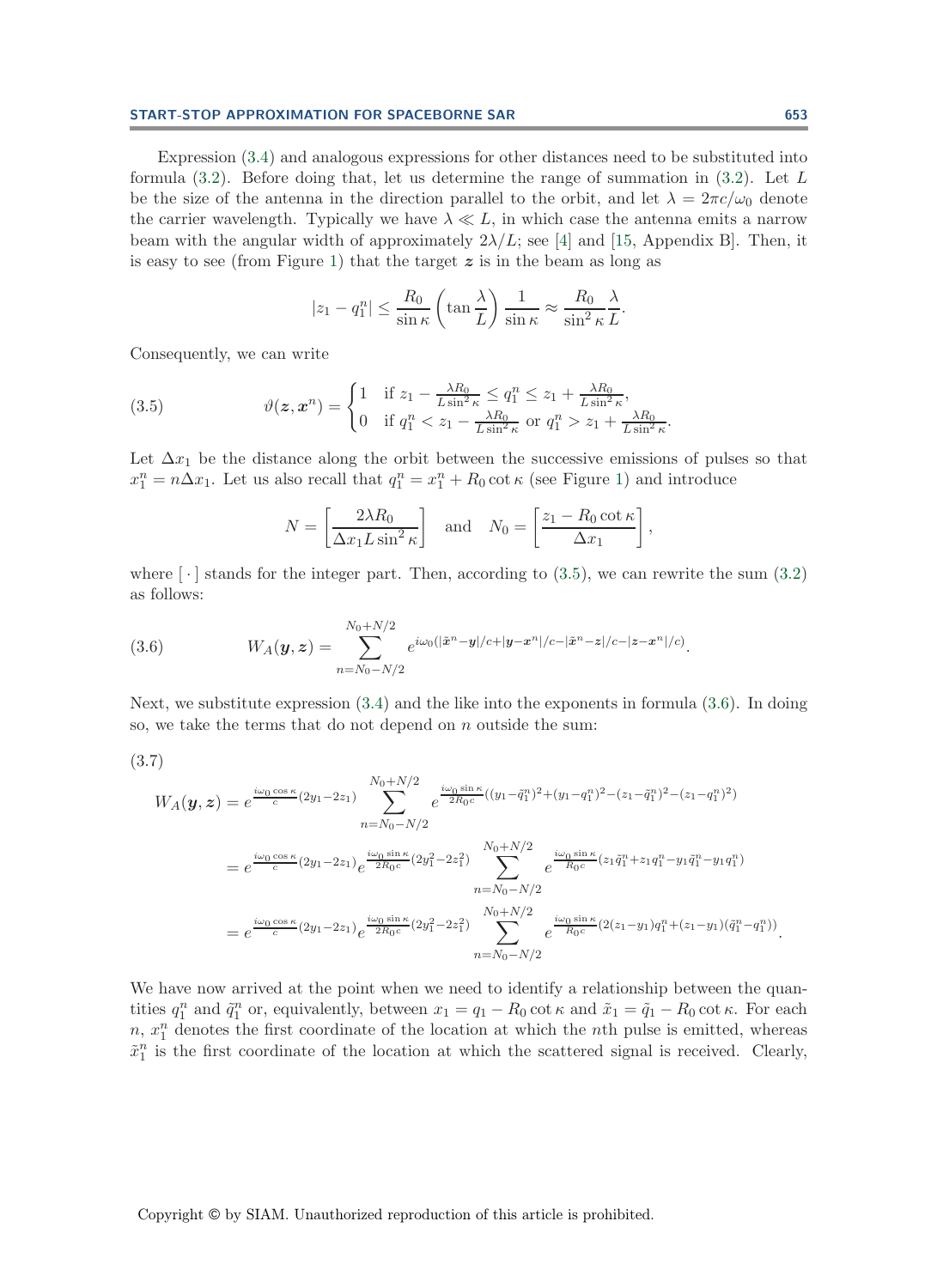$\tilde{q}_1^n - q_1^n = \tilde{x}_1^n - x_1^n = vT$ , where  $v = |\mathbf{v}|$  is the speed of the satellite and  $T = T(\mathbf{z})$  is the round-trip travel time between the antenna and the target. To find T, let us denote by  $\gamma$  the angle between the velocity *v* and the direction  $z - x$  from the antenna *x* to the target *z*; it is easy to see from Figure [1](#page-6-0) that  $\cot \gamma = (z_1 - x_1)/R_0$ . Using the law of cosines, we can then write

<span id="page-8-3"></span>(3.8) 
$$
T(z) = \frac{|z - x|}{c} + \frac{1}{c}\sqrt{|z - x|^2 + (vT)^2 - 2|z - x|(vT)\cos\gamma} = \frac{|z - x|}{c} + \frac{1}{c}\sqrt{|z - x|^2 + (vT)^2 - 2(z_1 - x_1)(vT)}.
$$

This is a quadratic equation with respect to  $T$ . Solving it, we obtain

<span id="page-8-0"></span>(3.9) 
$$
T(z) = 2\frac{|z-x|/c - (z_1 - x_1)/c(v/c)}{1 - v^2/c^2}.
$$

<span id="page-8-1"></span>Then, combining [\(3.9\)](#page-8-0) with [\(3.4\)](#page-6-1) and disregarding the  $v^2/c^2$  term in the denominator, we can write

$$
(3.10) \quad \tilde{q}_1^n - q_1^n = vT = 2\frac{v}{c} \cdot \frac{R_0}{\sin \kappa} + \frac{v}{c} \cdot \frac{(z_1 - q_1^n)^2 \sin \kappa}{R_0} + 2\frac{v}{c}(z_1 - q_1^n) \cos \kappa - 2\frac{v^2}{c^2}(z_1 - x_1^n).
$$

In the previous expression, we can also drop the second term on the right-hand side as it is much smaller than the third term. Consequently, we can continue equality [\(3.7\)](#page-7-2) as

$$
W_A(\mathbf{y}, \mathbf{z}) = e^{\frac{i\omega_0 \cos \kappa}{c}(2y_1 - 2z_1)} e^{\frac{i\omega_0 \sin \kappa}{2R_0c}(2y_1^2 - 2z_1^2)} \sum_{n=N_0-N/2}^{N_0+N/2} e^{\frac{i\omega_0 \sin \kappa}{R_0c}(z_1 - y_1)(2q_1^n + vT)}
$$
  
\n
$$
= e^{\frac{i\omega_0 \cos \kappa}{c}(2y_1 - 2z_1)} e^{\frac{i\omega_0 \sin \kappa}{2R_0c}(2y_1^2 - 2z_1^2 + 2(z_1 - y_1) \frac{v}{c}(\frac{R_0}{\sin \kappa} + z_1 \cos \kappa))} \sum_{n=N_0-N/2}^{N_0+N/2} e^{\frac{i\omega_0 \sin \kappa}{R_0c}2(z_1 - y_1)(1 - \frac{v}{c} \cos \kappa)q_1^n},
$$

where we have taken the factors that do not depend on  $n$  outside the sum, and, additionally, we have neglected the last term of [\(3.10\)](#page-8-1) in the exponent as it was only a  $\sim v^2/c^2$  correction to the zeroth order term. Then,

$$
(3.11)
$$

<span id="page-8-2"></span>
$$
W_A(\mathbf{y}, \mathbf{z}) = e^{\frac{i\omega_0 \cos \kappa}{c}(2y_1 - 2z_1)} e^{\frac{i\omega_0 \sin \kappa}{R_0 c}(y_1^2 - z_1^2 + (z_1 - y_1))(\frac{v}{c}(\frac{R_0}{\sin \kappa} + z_1 \cos \kappa) + 2(1 - \frac{v}{c}\cos \kappa)R_0 \cot \kappa))}
$$
  
\n
$$
\times \sum_{n=N_0-N/2}^{N_0+N/2} e^{\frac{i\omega_0 \sin \kappa}{R_0 c}(2z_1 - y_1)(1 - \frac{v}{c}\cos \kappa)x_1^n}
$$
  
\n
$$
= e^{\frac{i\omega_0 \cos \kappa}{c}(2y_1 - 2z_1)} e^{\frac{i\omega_0 \sin \kappa}{R_0 c}(y_1^2 - z_1^2 + (z_1 - y_1))(\frac{v}{c}(\frac{R_0}{\sin \kappa} + z_1 \cos \kappa) + 2(1 - \frac{v}{c}\cos \kappa)(R_0 \cot \kappa + N_0 \Delta x_1))}
$$
  
\n
$$
\times \sum_{n=-N/2}^{N/2} e^{\frac{i\omega_0 \sin \kappa}{R_0 c}(2z_1 - y_1)(1 - \frac{v}{c}\cos \kappa)n\Delta x_1}.
$$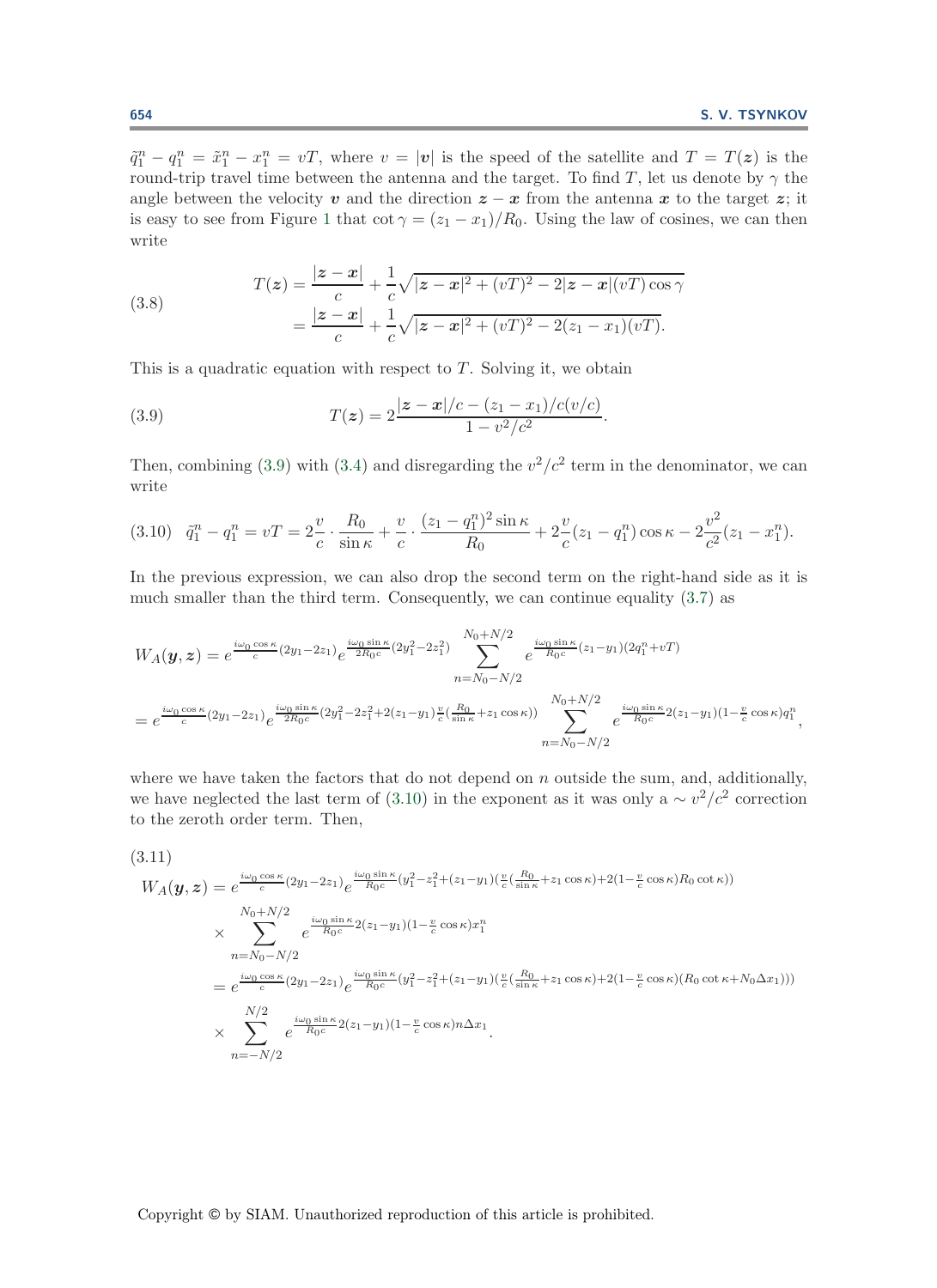Two observations can immediately be made. First, the factor in front of the sum in formula [\(3.11\)](#page-8-2) has magnitude one and can be left out of consideration when analyzing the SAR resolution. Second, the effect of the antenna displacement during the round-trip travel time between the orbit and the ground is accounted for by the factor  $(1 - \frac{v}{c} \cos \kappa)$  in the exponent under the sum in formula [\(3.11\)](#page-8-2). To actually estimate the azimuthal resolution, one needs to compute the sum:

<span id="page-9-0"></span>(3.12) 
$$
W_A(\mathbf{y}, \mathbf{z}) \propto \sum_{n=-N/2}^{N/2} e^{\frac{i\omega_0 \sin \kappa}{R_0 c} 2(z_1 - y_1)(1 - \frac{v}{c} \cos \kappa) n \Delta x_1}.
$$

This sum can be interpreted as the discrete (inverse) Fourier transform which, for example, is encountered frequently in the analysis of finite-difference approximations (see, e.g., [\[13\]](#page-23-9)) as well as in a variety of other contexts. Sum [\(3.12\)](#page-9-0) is a geometric sequence and can therefore be evaluated easily. Again, up to a factor of magnitude one we have

(3.13) 
$$
W_A(\boldsymbol{y}, \boldsymbol{z}) \propto \frac{\sin\left[\frac{\omega_0 \sin \kappa}{R_0 c}(z_1 - y_1)(1 - \frac{v}{c} \cos \kappa)(N + 1)\Delta x_1\right]}{\sin\left[\frac{\omega_0 \sin \kappa}{R_0 c}(z_1 - y_1)(1 - \frac{v}{c} \cos \kappa)\Delta x_1\right]}.
$$

Let us further assume that

<span id="page-9-2"></span><span id="page-9-1"></span>
$$
|z_1 - y_1| \ll \frac{R_0 c}{\omega_0 \sin \kappa \Delta x_1} = \frac{R_0 \lambda}{2\pi \sin \kappa \Delta x_1},
$$

which simply means that for the purpose of conducting the analysis we would like the reference point to be sufficiently close to the target. In this case the argument of the sine function in the denominator of [\(3.13\)](#page-9-1) is small, and we can write

(3.14) 
$$
W_A(\mathbf{y}, \mathbf{z}) \propto (N+1) \operatorname{sinc}\left[\frac{\omega_0 \sin \kappa}{R_0 c}(z_1 - y_1)\left(1 - \frac{v}{c} \cos \kappa\right)(N+1)\Delta x_1\right].
$$

The sinc function [\(3.14\)](#page-9-2) is what one typically gets instead of the ideal  $\delta(z_1-y_1)$  when analyzing radar performance. The sharper the maximum of the sinc, i.e., the closer it is to the deltafunction, the better the resolution of the SAR, i.e., the minimum distance between the two point targets that the radar can still tell apart. Therefore, it is natural to estimate the resolution as the width of the main lobe of the sinc, $3$ 

<span id="page-9-4"></span>
$$
(z_1 - y_1) \left( 1 - \frac{v}{c} \cos \kappa \right) = \frac{2\pi R_0 c}{\omega_0 \sin \kappa (N+1) \Delta x_1} = \frac{R_0 \lambda}{\sin \kappa (N+1) \Delta x_1} \approx \frac{L \sin \kappa}{2},
$$

so that we can write  $(v/c \ll 1)$ 

(3.15) 
$$
z_1 - y_1 \approx \frac{L \sin \kappa}{2} \left( 1 + \frac{v}{c} \cos \kappa \right).
$$

If not for the additional factor  $(1 + \frac{v}{c} \cos \kappa)$ , formula [\(3.15\)](#page-9-4) would yield a standard expression for the azimuthal SAR resolution in the framework of the start-stop approximation (in the

<span id="page-9-3"></span><sup>3</sup>Sometimes, it is taken as half this width.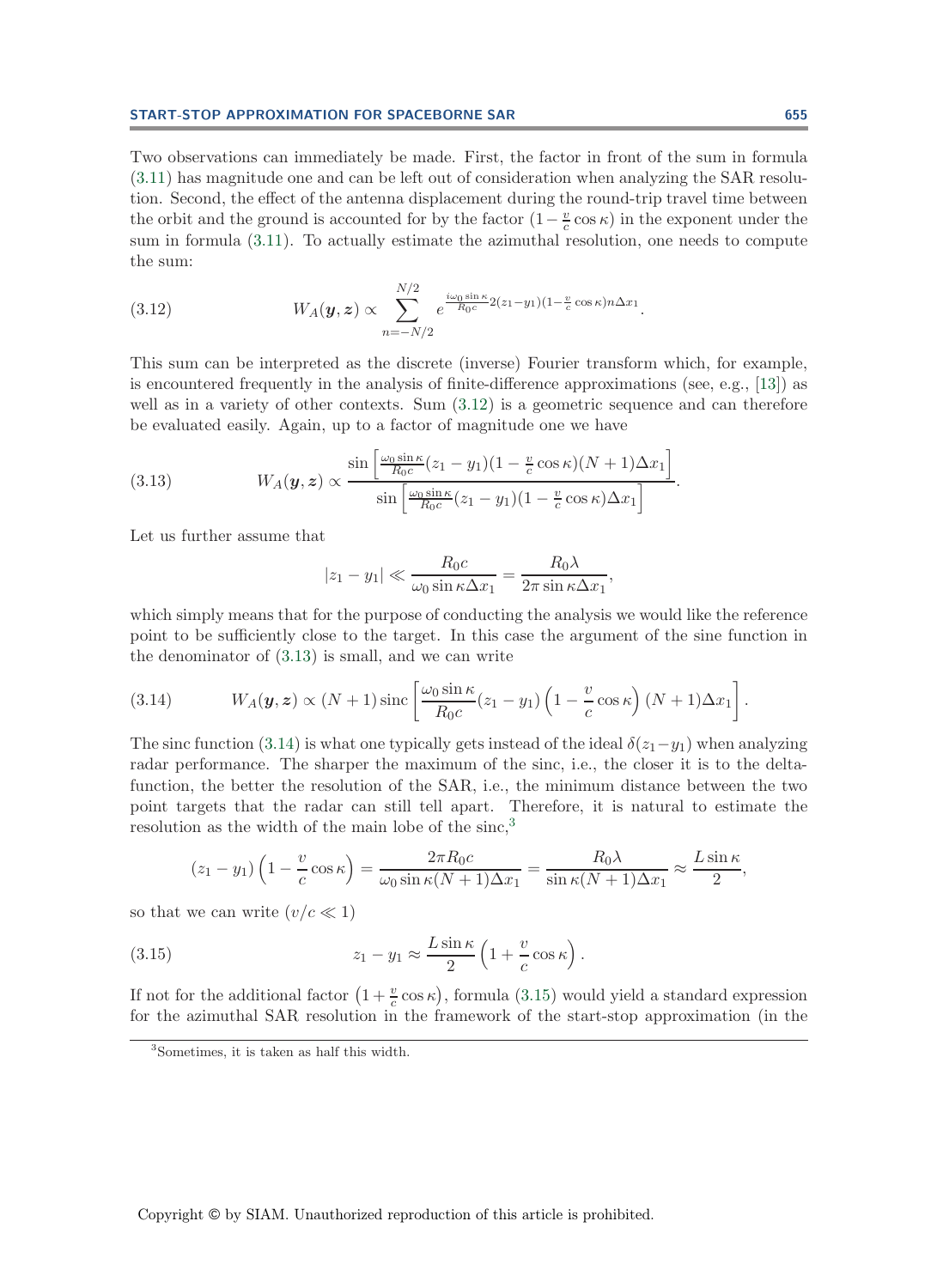squinted stripmap mode). The additional factor disappears when  $\kappa = \pi/2$ . In other words, in the case of broadside imaging, the start-stop approximation does not affect the azimuthal resolution of a SAR sensor at all. Otherwise, when  $\cos \kappa \neq 0$ , the foregoing analysis indicates that the actual resolution may be slightly worse than that obtained with the help of the start-stop approximation. The deterioration, however, is minute, on the order of  $v/c$ , which is about  $2.7 \cdot 10^{-5}$  for low orbit satellites, and which can be safely disregarded for all practical purposes.

**3.2. Range resolution.** To analyze the range resolution, we substitute the envelope A of the chirp (see  $(2.1)$ ) into formula  $(3.3)$ ,

<span id="page-10-0"></span>(3.16) 
$$
W_R(\mathbf{y}, \mathbf{z}) = \int_{-\tau/2 + \tau_{\text{max}}}^{\tau/2 + \tau_{\text{min}}} \frac{e^{i\alpha(t - |\tilde{\mathbf{x}}^0 - \mathbf{y}|/c - |\mathbf{y} - \mathbf{x}^0|/c)^2} e^{i\alpha(t - |\tilde{\mathbf{x}}^0 - \mathbf{z}|/c - |\mathbf{z} - \mathbf{x}^0|/c)^2} dt,
$$

<span id="page-10-3"></span>where

(3.17a) 
$$
\tau_{\max} = \max\{(|\tilde{x}^0 - y|/c + |y - x^0|/c), (|\tilde{x}^0 - z|/c + |z - x^0|/c)\}\
$$

and

(3.17b) 
$$
\tau_{\min} = \min\{(|\tilde{x}^0 - y|/c + |\tilde{y} - x^0|/c), (|\tilde{x}^0 - z|/c + |z - x^0|/c)\}.
$$

Formula [\(3.16\)](#page-10-0) holds provided that  $\Delta \tau \stackrel{\text{def}}{=} \tau_{\text{max}} - \tau_{\text{min}} < \tau$ ; otherwise the integral is equal to zero. If it is not zero, then from [\(3.16\)](#page-10-0) we find

(3.18)  

$$
W_R(\mathbf{y}, \mathbf{z}) = e^{i\alpha((|\tilde{x}^0 - \mathbf{z}|/c + |\mathbf{z} - \mathbf{x}^0|/c)^2 - (|\tilde{x}^0 - \mathbf{y}|/c + |\mathbf{y} - \mathbf{x}^0|/c)^2)}
$$

$$
\times \int_{-\tau/2 + \tau_{\text{max}}}^{\tau/2 + \tau_{\text{min}}} e^{2i\alpha t((|\tilde{x}^0 - \mathbf{y}|/c + |\mathbf{y} - \mathbf{x}^0|/c) - (|\tilde{x}^0 - \mathbf{z}|/c + |\mathbf{z} - \mathbf{x}^0|/c))} dt.
$$

The factor in front of the integral in [\(3.18\)](#page-10-1) can be disregarded because it has magnitude one. The integral itself needs to be evaluated for the case when the reference location *y* is close to the target *z*; then, the length of the interval of integration,  $\tau + \tau_{\min} - \tau_{\max} = \tau - \Delta \tau$ , will also be close to  $\tau$ . The integration yields

<span id="page-10-2"></span><span id="page-10-1"></span>
$$
W_R(\bm{y},\bm{z}) \propto \frac{c}{2i\alpha((|\tilde{\bm{x}}^0-\bm{y}|+|\bm{y}-\bm{x}^0|)-(|\tilde{\bm{x}}^0-\bm{z}|+|\bm{z}-\bm{x}^0|))} \\ \times e^{2i\alpha t((|\tilde{\bm{x}}^0-\bm{y}|/c+|\bm{y}-\bm{x}^0|/c)-(|\tilde{\bm{x}}^0-\bm{z}|/c+|\bm{z}-\bm{x}^0|/c))} \Big|_{-\tau/2+\tau_{\text{max}}}^{\tau/2+\tau_{\text{min}}}
$$

or, equivalently (up to another factor of magnitude one),

$$
W_R(\mathbf{y}, \mathbf{z}) \propto \frac{c}{2i\alpha((|\tilde{\mathbf{x}}^0 - \mathbf{y}| + |\mathbf{y} - \mathbf{x}^0|) - (|\tilde{\mathbf{x}}^0 - \mathbf{z}| + |\mathbf{z} - \mathbf{x}^0|))}
$$
  
 
$$
\times e^{2i\alpha t((|\tilde{\mathbf{x}}^0 - \mathbf{y}|/c + |\mathbf{y} - \mathbf{x}^0|/c) - (|\tilde{\mathbf{x}}^0 - \mathbf{z}|/c + |\mathbf{z} - \mathbf{x}^0|/c))}\Big|_{-\tau/2 + \Delta \tau/2}^{\tau/2 - \Delta \tau/2}
$$
(3.19)

$$
=\frac{2c\tau}{B((|\tilde{\bm{x}}^0-\bm{y}|+|\bm{y}-\bm{x}^0|)-(|\tilde{\bm{x}}^0-\bm{z}|+|\bm{z}-\bm{x}^0|))}\times\sin\left(\frac{B((|\tilde{\bm{x}}^0-\bm{y}|+|\bm{y}-\bm{x}^0|)-(|\tilde{\bm{x}}^0-\bm{z}|+|\bm{z}-\bm{x}^0|))}{2c}\pm\frac{B\Delta\tau^2}{2\tau}\right),
$$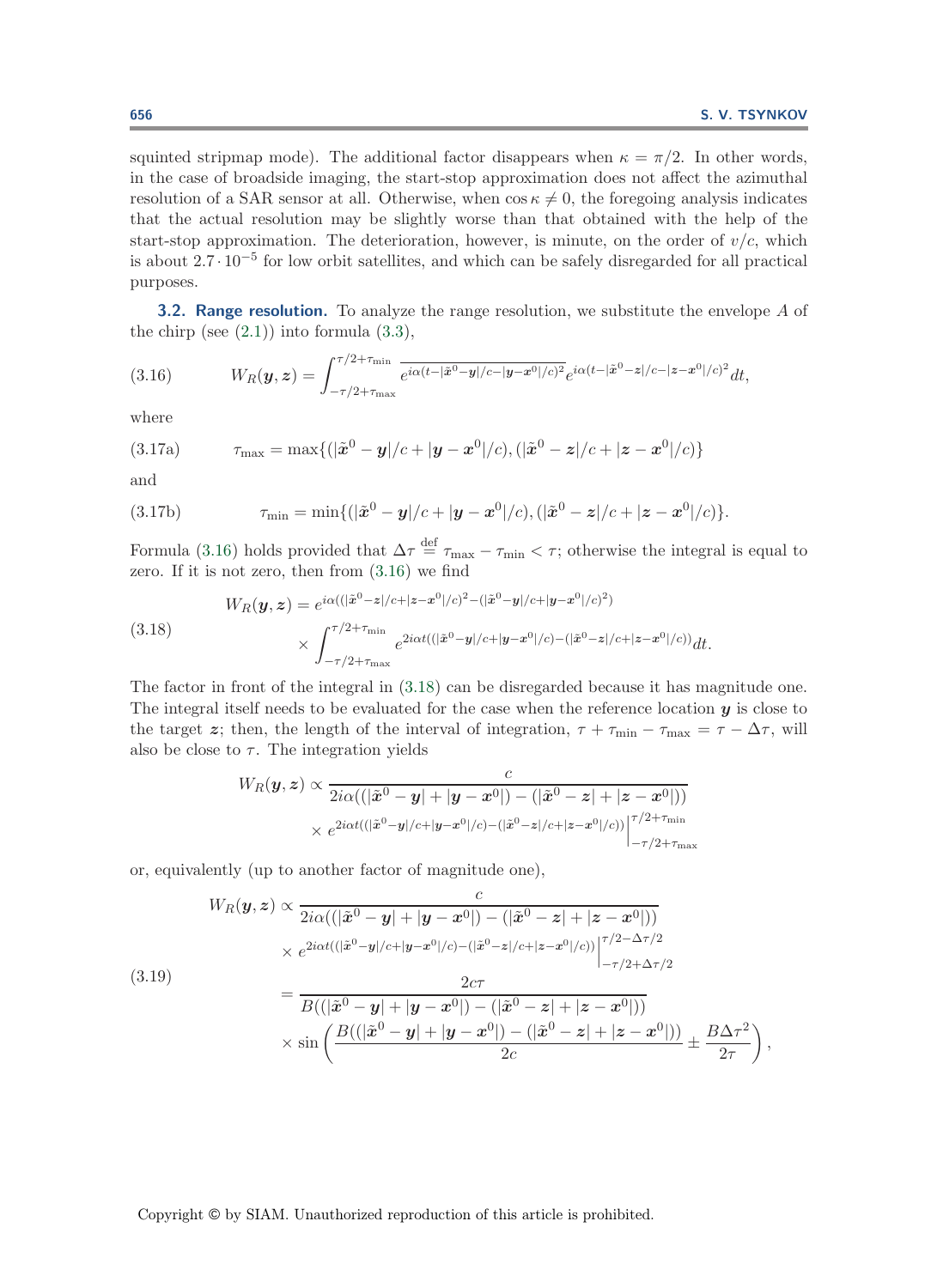where  $B$  is the bandwidth of the chirp (see  $(2.2)$ ) and the sign plus or minus under the sine function in [\(3.19\)](#page-10-2) depends on what actual value delivers the maximum and minimum in formulae [\(3.17a\)](#page-10-3) and [\(3.17b\)](#page-10-3). In any event, as we are primarily interested in the case  $\Delta \tau / \tau \ll 1$ , we can disregard the second term under the sine and obtain

<span id="page-11-1"></span>(3.20) 
$$
W_R(\mathbf{y}, \mathbf{z}) \propto \tau \cdot \text{sinc}\left(\frac{B((|\tilde{\mathbf{x}}^0 - \mathbf{y}| + |\mathbf{y} - \mathbf{x}^0|) - (|\tilde{\mathbf{x}}^0 - \mathbf{z}| + |\mathbf{z} - \mathbf{x}^0|))}{2c}\right).
$$

If the receiving location  $\tilde{x}^0$  coincides with the emitting location  $x^0$ , which corresponds to the start-stop approximation, then formula [\(3.20\)](#page-11-1) yields a standard expression for the range resolution, i.e., for the resolution of the distance between the antenna and the target. It is given by the full width of the main lobe of the sinc, which is twice its half-width, and the latter is obtained by setting the argument of the sinc equal to  $\pi$ :

<span id="page-11-2"></span>(3.21) 
$$
|\boldsymbol{x}^0 - \boldsymbol{y}| - |\boldsymbol{x}^0 - \boldsymbol{z}| = \frac{2\pi c}{B}.
$$

If the emitting and receiving locations are different, then instead of [\(3.21\)](#page-11-2) we have

<span id="page-11-3"></span>(3.22) 
$$
(|\tilde{x}^0 - y| + |y - x^0|) - (|\tilde{x}^0 - z| + |z - x^0|) = \frac{4\pi c}{B}.
$$

Formula  $(3.21)$  can be interpreted as if the target  $\boldsymbol{z}$  and the reference location  $\boldsymbol{y}$  lie on two concentric spheres centered at  $x^0$ , and these two spheres can be told apart if their radii differ by more than  $2\pi c/B$ . Likewise, formula [\(3.22\)](#page-11-3) shall be interpreted as if the target z and the reference location *y* lie on two ellipsoids of revolution with common foci  $x^0$  and  $\tilde{x}^0$ , and these two ellipsoids can be told apart if the corresponding sums of distances to the foci (each sum is equal to twice the major semiaxis) differ by more than  $4\pi c/B$ .

Hence, the eccentricity of the ellipsoids in [\(3.22\)](#page-11-3) will provide a measure of the difference between the resolution obtained using the start-stop approximation and the resolution obtained with no use of this approximation. It turns out that this eccentricity is extremely close to one, i.e., that the ellipsoids are almost indistinguishable from spheres. Indeed, if the major semiaxis is estimated as  $a = R_0 \approx 1000km$ , then the minor semiaxis is  $b = \sqrt{R_0^2 - (vT/2)^2} \approx R_0(1 - (vT)^2/8R_0^2) \approx R_0(1 - 2 \cdot 10^{-10})$ , because  $vT \approx 40m$ . With the chirp bandwidth  $B \ge 10^7$  Hz, the resolution given by either [\(3.21\)](#page-11-2) or [\(3.22\)](#page-11-3) appears to be on the order of meters, whereas the correction due to the eccentricity will be fractions of a millimeter. Clearly, this correction can be disregarded, which altogether means that in practice the displacement of the antenna during the round-trip travel time between the orbit and the Earth does not affect the resolution of a spaceborne SAR sensor.

<span id="page-11-0"></span>**4. The Doppler effect.** In section [3,](#page-5-0) we do take into account that the antenna changes its position as the signal it emits travels to the target and back. We still assume, though, that the antenna is motionless during the time the signal is emitted and the scattered response is received. In reality, however, the antenna is moving continuously. Therefore, the expressions for the emitted and scattered field that we employed for constructing the generalized ambiguity function in section [2](#page-1-0) may themselves need to be corrected. In particular, expression [\(2.3\)](#page-2-1) yields the field emitted by a motionless antenna; it will need to be modified to account for the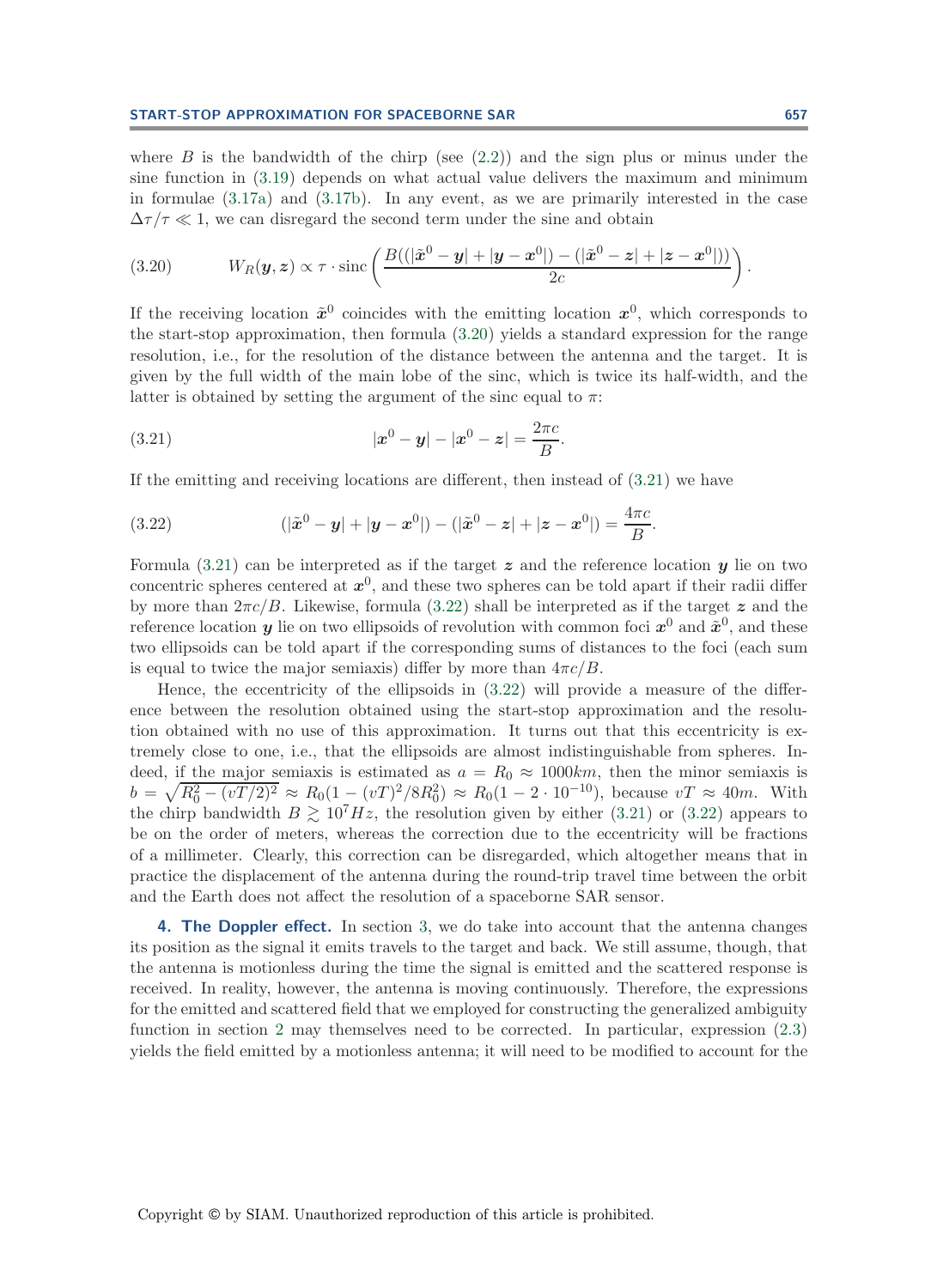actual motion. Likewise, expression [\(2.7\)](#page-3-0) yields the scattered field in the original motionless coordinate system; it will need to be modified because the field is received by a moving antenna.

In this section, we will use the Lorentz transform to address the fact that the antenna is moving. We will see, in particular, that once the motion of the wave's emitter and/or receiver is properly accounted for, the observable frequency of the signal changes. This phenomenon is known as the Doppler frequency shift; see, e.g., [\[10\]](#page-23-10) for electromagnetic waves and [\[11\]](#page-23-11) for acoustics. In the literature on SAR, this frequency shift is sometimes used to explain the mechanism of azimuthal resolution, because the sequence of signals that illuminate the target from different emitting positions along the orbit can be interpreted as a linear chirp; see, e.g., [\[8\]](#page-23-2). A relation between the Doppler approach and that often used in tomography has also been established [\[1,](#page-23-12) [12\]](#page-23-13). However, in the rigorous analysis based on the generalized ambiguity function, the Doppler effect is often disregarded. We, on the other hand, will show that the Doppler frequency shift should be included into the definition of a matched filter so as to minimize the distortions of the image.

Let us assume that the antenna is engaged in a straightforward uniform motion along the coordinate "1" of a Cartesian coordinate system and that the speed of motion is  $v$ ; see Figure [1.](#page-6-0) Of course, strictly speaking, this is not true for a satellite orbiting the Earth, but it is a sufficiently good approximation for short stretches of the orbit. We will denote the position of the antenna by  $x = x(t) = (vt, H, 0)$ , where H is the orbit altitude (see Figure [1\)](#page-6-0), and we will also assume that the pointwise antenna emits a signal  $P(t)$ . To find the corresponding field  $\varphi(t, z)$  as a function of the time t and the observer's (target) location z, we first change the coordinates so that in the new frame the antenna becomes motionless. Using the standard notation for the relativistic square root,  $\beta = \sqrt{1 - v^2/c^2}$ , where c is the propagation speed, we write

<span id="page-12-0"></span>(4.1a) 
$$
\theta = \frac{t}{\beta} - \frac{v/c}{\beta} \frac{z_1}{c},
$$

(4.1b) 
$$
\zeta_1 = -\frac{v/c}{\beta}ct + \frac{z_1}{\beta}.
$$

The remaining two spatial coordinates,  $z_2$  and  $z_3$ , do not change, so that the overall transformation is  $(t, z_1, z_2, z_3) \mapsto (\theta, \zeta_1, z_2, z_3)$ . It is known as the Lorentz transform, and its distinctive feature is that it preserves the form of the d'Alembert operator [\[9,](#page-23-5) Chapter 3, section 3]. In particular, the equation

<span id="page-12-1"></span>(4.2a)  
\n
$$
\frac{1}{c^2} \frac{\partial^2 \varphi}{\partial t^2} - \frac{\partial^2 \varphi}{\partial z_1^2} - \frac{\partial^2 \varphi}{\partial z_2^2} - \frac{\partial^2 \varphi}{\partial z_3^2}
$$
\n
$$
= P(t)\delta(z - x(t)) \equiv P(t)\delta(z_1 - vt)\delta(z_2 - H)\delta(z_3)
$$

becomes

(4.2b)  
\n
$$
\frac{1}{c^2} \frac{\partial^2 \varphi}{\partial \theta^2} - \frac{\partial^2 \varphi}{\partial \zeta_1^2} - \frac{\partial^2 \varphi}{\partial z_2^2} - \frac{\partial^2 \varphi}{\partial z_3^2}
$$
\n
$$
= P \left( \frac{\theta}{\beta} + \frac{v/c}{\beta} \frac{\zeta_1}{c} \right) \delta(\beta \zeta_1) \delta(z_2 - H) \delta(z_3) \stackrel{\text{def}}{=} f(\theta, \zeta_1, z_2, z_3).
$$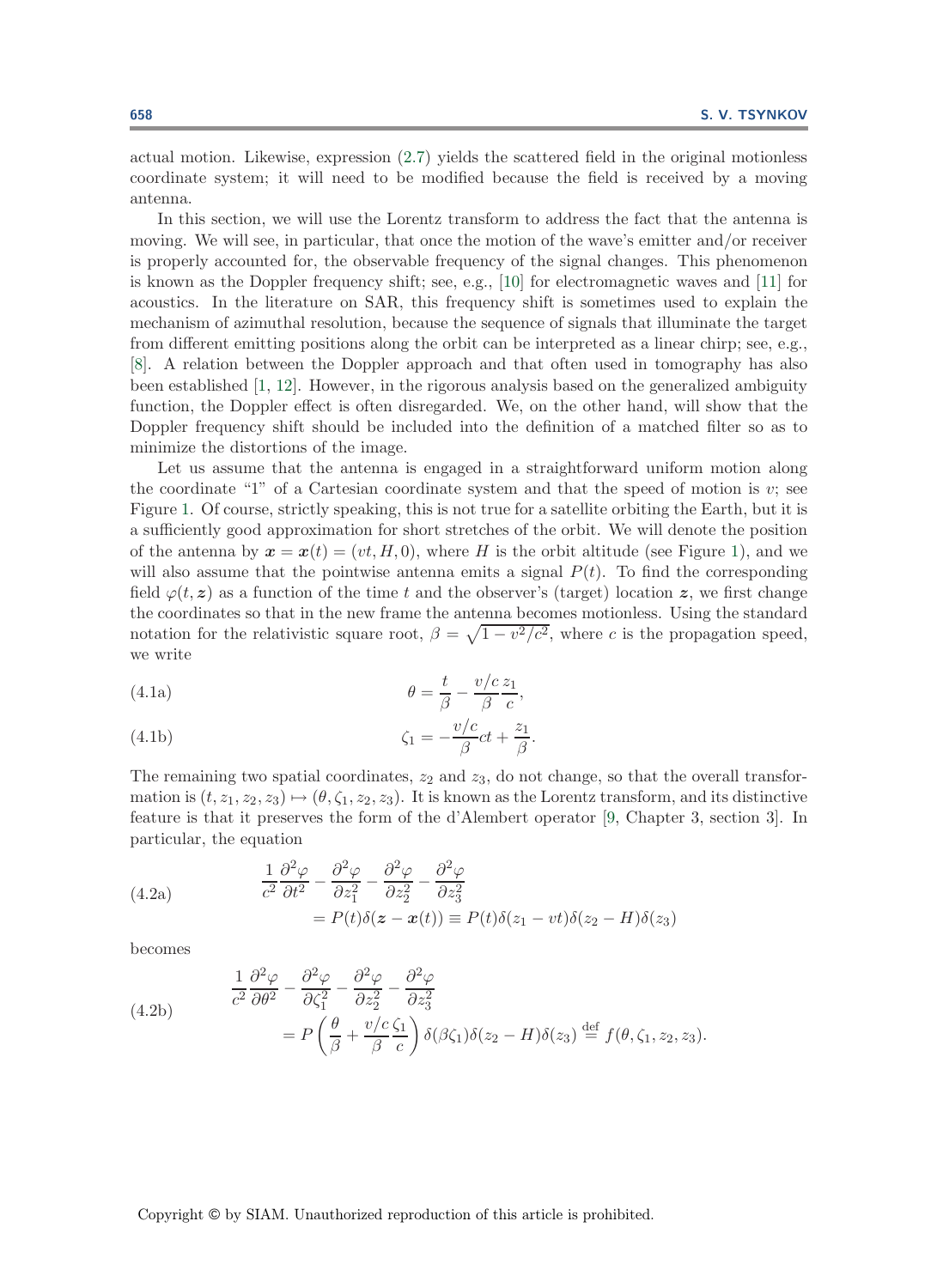Note that if the standard Galileo transform were used instead of [\(4.1\)](#page-12-0), then the differential operator in [\(4.2b\)](#page-12-1) would not have been the same as in [\(4.2a\)](#page-12-1), even though the antenna would still have been motionless in the new frame. The solution of [\(4.2b\)](#page-12-1) subject to zero initial conditions can be easily found with the help of the Kirchhoff integral in the new coordinates:

<span id="page-13-0"></span>
$$
(4.3) \quad \varphi(\theta,\zeta_1,z_2,z_3) = \frac{1}{4\pi} \iiint_{\rho' \le c\theta} \frac{f(\theta - \rho'/c,\zeta_1',z_2',z_3')}{\rho'} d\zeta_1' dz_2' dz_3' = \frac{1}{4\pi\beta} \frac{P((\theta - \rho/c)/\beta)}{\rho},
$$

where  $\rho' = \sqrt{(\zeta_1 - \zeta_1')^2 + (z_2 - z_2')^2 + (z_3 - z_3')^2}$  and  $\rho = \sqrt{\zeta_1^2 + (z_2 - H)^2 + z_3^2}$ . Note that up to the relativistic factors  $\beta$ , solution [\(4.3\)](#page-13-0) is a standard retarded potential (compare with formula  $(2.3)$ ) from the point source located at  $(0, H, 0)$  in the new coordinates, which is expected. Note also that as an alternative, solution [\(4.3\)](#page-13-0) could have been obtained in a "brute force" way, by computing the convolution with the fundamental solution of [\(4.2a\)](#page-12-1) in the original coordinates; see Appendix [A.](#page-21-0)

To understand the Doppler effect, solution [\(4.3\)](#page-13-0) needs to be cast back to the original coordinates. Let us denote  $r = \sqrt{z_1^2 + (z_2 - H)^2 + z_3^2}$ . Then, according to [\(4.1b\)](#page-12-0), we can write

<span id="page-13-1"></span>
$$
\zeta_1^2 = \frac{1}{\beta^2} (z_1 - vt)^2 = \frac{1}{\beta^2} (z_1^2 - 2z_1 vt + (vt)^2) = z_1^2 + \frac{1 - \beta^2}{\beta^2} z_1^2 + \frac{1}{\beta^2} (-2z_1 vt + (vt)^2)
$$
  
=  $z_1^2 - 2z_1 vt + \frac{1 - \beta^2}{\beta^2} (z_1 - vt)^2 + (vt)^2 = z_1^2 - 2rvt \cos \gamma + \frac{1 - \beta^2}{\beta^2} (z_1 - vt)^2 + (vt)^2$ ,

where, as before (in section [3\)](#page-5-0),  $\gamma$  denotes the angle between the velocity *v* (positive first coordinate) and the direction from the antenna to the target; see Figure [1.](#page-6-0) Consequently,

(4.4) 
$$
\rho^2 = r^2 - 2rvt\cos\gamma + (vt)^2 + \frac{1-\beta^2}{\beta^2}(z_1 - vt)^2.
$$

The last term in equality [\(4.4\)](#page-13-1) is  $\sim v^2/c^2$ , where v/c itself is small,  $v/c \ll 1$ . The second to last term is also quadratic with respect to  $v/c$  for the times of interest  $t \sim r/c$ . Hence, for the values of  $\gamma$  away from  $\pi/2$  (so that cos  $\gamma \neq 0$ ), these two terms can be dropped, which yields the following approximate expression:

<span id="page-13-2"></span>(4.5) 
$$
\rho \approx \sqrt{r^2 - 2rvt \cos \gamma} = r\sqrt{1 - \frac{2vt}{r} \cos \gamma} \approx r - vt \cos \gamma.
$$

Then, substituting the value of  $\rho$  given by [\(4.5\)](#page-13-2) into the solution [\(4.3\)](#page-13-0), using the definition of the Lorentz transform [\(4.1\)](#page-12-0), and approximating  $1/\beta = (1 - v^2/c^2)^{-1/2} \approx 1 + v^2/2c^2 \approx 1$ , we arrive at

<span id="page-13-3"></span>(4.6) 
$$
\varphi(t,z) \approx \frac{1}{4\pi\beta} \frac{P\left(\frac{1}{\beta}\left(t - \frac{v z_1}{c^2}\right) - \frac{r}{c} + \frac{v}{c}t \cos\gamma\right)}{\rho} \approx \frac{1}{4\pi} \frac{P\left(\left(t - \frac{r}{c}\right)\left(1 + \frac{v}{c}\cos\gamma\right)\right)}{\rho}.
$$

If the function  $P(t)$  is a fast oscillation with the frequency  $\omega_0$ , then it is also possible to replace  $\rho$  by r in the denominator of [\(4.6\)](#page-13-3) because it amounts to only a slow and small  $(\sim v/c)$  variation of the amplitude:

<span id="page-13-4"></span>(4.7) 
$$
\varphi(t,z) \approx \frac{1}{4\pi} \frac{P\left(\left(t - \frac{r}{c}\right)\left(1 + \frac{v}{c}\cos\gamma\right)\right)}{r}.
$$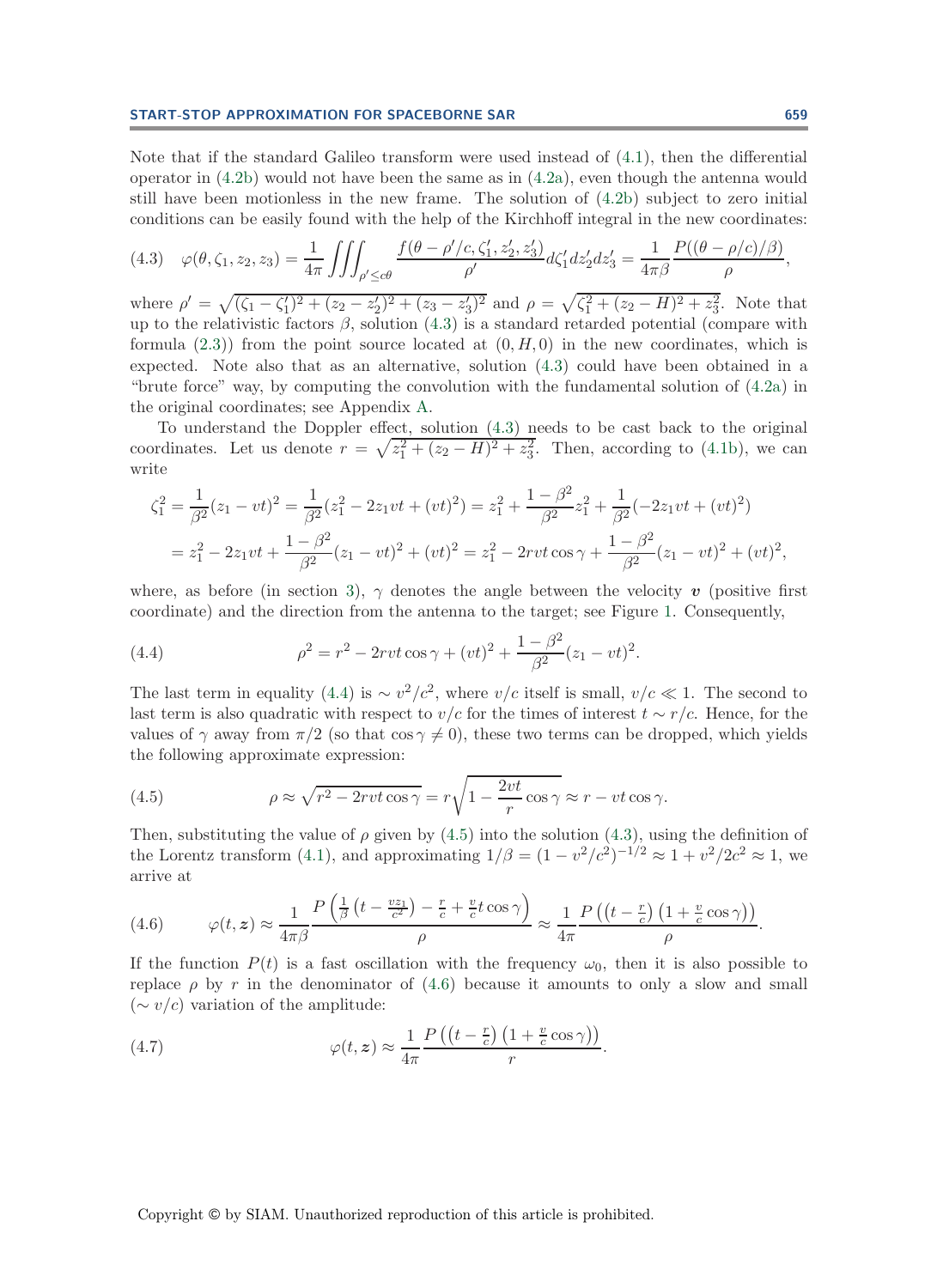Formula [\(4.7\)](#page-13-4) is almost the standard retarded potential, except for the correction factor  $1 + \frac{v}{c} \cos \gamma$  inside  $P(\cdot)$ . The presence of this factor means that if the field emitted by a moving antenna is received at a motionless target, then the frequency measured at the target changes; instead of the original  $\omega_0$ , it becomes  $\omega_0(1+\frac{v}{c}\cos\gamma)$ . This implies the increase of the frequency if the antenna is moving toward the target,  $0 \leq \gamma < \pi/2$ , and the decrease of the frequency if the antenna is moving away from the target,  $\pi/2 < \gamma < \pi$ . The correction to the frequency is linear with respect to v/c (since we have dropped the quadratic terms  $\sim v^2/c^2$  in our analysis), and, accordingly, the foregoing phenomenon is called the linear Doppler effect or linear Doppler frequency shift. Note also that in the same linear framework we can recast formula [\(4.7\)](#page-13-4) as

<span id="page-14-0"></span>(4.8) 
$$
\varphi(t, z) \approx \frac{1}{4\pi r} P\left(\frac{t - \frac{r}{c}}{1 - \frac{v}{c}\cos\gamma}\right).
$$

Expression [\(4.8\)](#page-14-0) can be obtained independently after [\(4.2a\)](#page-12-1) has been solved directly by computing the convolution with the fundamental solution; see Appendix [A.](#page-21-0)

For the sake of completeness, let us also comment briefly on the quadratic Doppler effect. The last two terms that we have disregarded on the right-hand side of [\(4.4\)](#page-13-1) become important, i.e., comparable to the second term, if  $\cos \gamma \sim v/c$  or, equivalently,  $\pi/2-v/c \lesssim \gamma \lesssim \pi/2+v/c$ , where  $v/c \ll 1$ . This means that the quadratic effect can manifest itself only for the broadside imaging, when the direction of the beam is normal to the orbit. On top of that, it may be noticeable only in a very narrow central part of the beam, because in practice  $v/c \sim 10^{-5}$ , whereas the angular semiwidth of the beam  $\lambda/L$  could be about 1/30 for the wavelength  $\lambda = 30$ cm (corresponding to the carrier frequency  $\omega_0 = 1$ GHz) and the antenna size  $L = 10$ m. Hereafter, the quadratic Doppler effect  $\sim v^2/c^2 \sim 10^{-10}$  will be neglected.

To account for the linear Doppler effect when building the generalized ambiguity function, we replace formula [\(2.3\)](#page-2-1) with formula [\(4.7\)](#page-13-4). Then, we differentiate  $\varphi(t, z)$  and thus derive the sources of the scattered field in the framework of the first Born approximation (cf. formula  $(2.5)$ :

<span id="page-14-1"></span>(4.9) 
$$
\frac{\partial^2 \varphi}{\partial t^2}(t, z) \approx -\frac{\omega_0^2 \left(1 + \frac{v}{c} \cos \gamma\right)^2 P\left(\left(t - \frac{r}{c}\right) \left(1 + \frac{v}{c} \cos \gamma\right)\right)}{4\pi}.
$$

For the point target located at  $z$ , the scattered wave at  $(t, x)$  is a retarded potential centered at  $z$  and modulated by the function  $(4.9)$  as a function of time (cf. formula  $(2.7)$ ):

<span id="page-14-2"></span>(4.10) 
$$
\psi(t, x) = -\frac{\omega_0^2 \left(1 + \frac{v}{c} \cos \gamma\right)^2 P\left(\left(t - \frac{|x - z|}{c} - \frac{r}{c}\right) \left(1 + \frac{v}{c} \cos \gamma\right)\right)}{16\pi^2}.
$$

When the scattered pulse [\(4.10\)](#page-14-2) travels back from the target to the antenna, it generates another contribution to the Doppler frequency shift. The corresponding analysis can be conducted as before, by going to the frame of reference in which the receiver (antenna) is motionless. To do so, we employ essentially the same Lorentz transform except that as we want the solution in the form of a retarded potential centered around the origin, we need to have the origin of the new system initially located at the target  $\boldsymbol{z}$ , rather than at  $\boldsymbol{x}(0) = (0, H, 0)$ .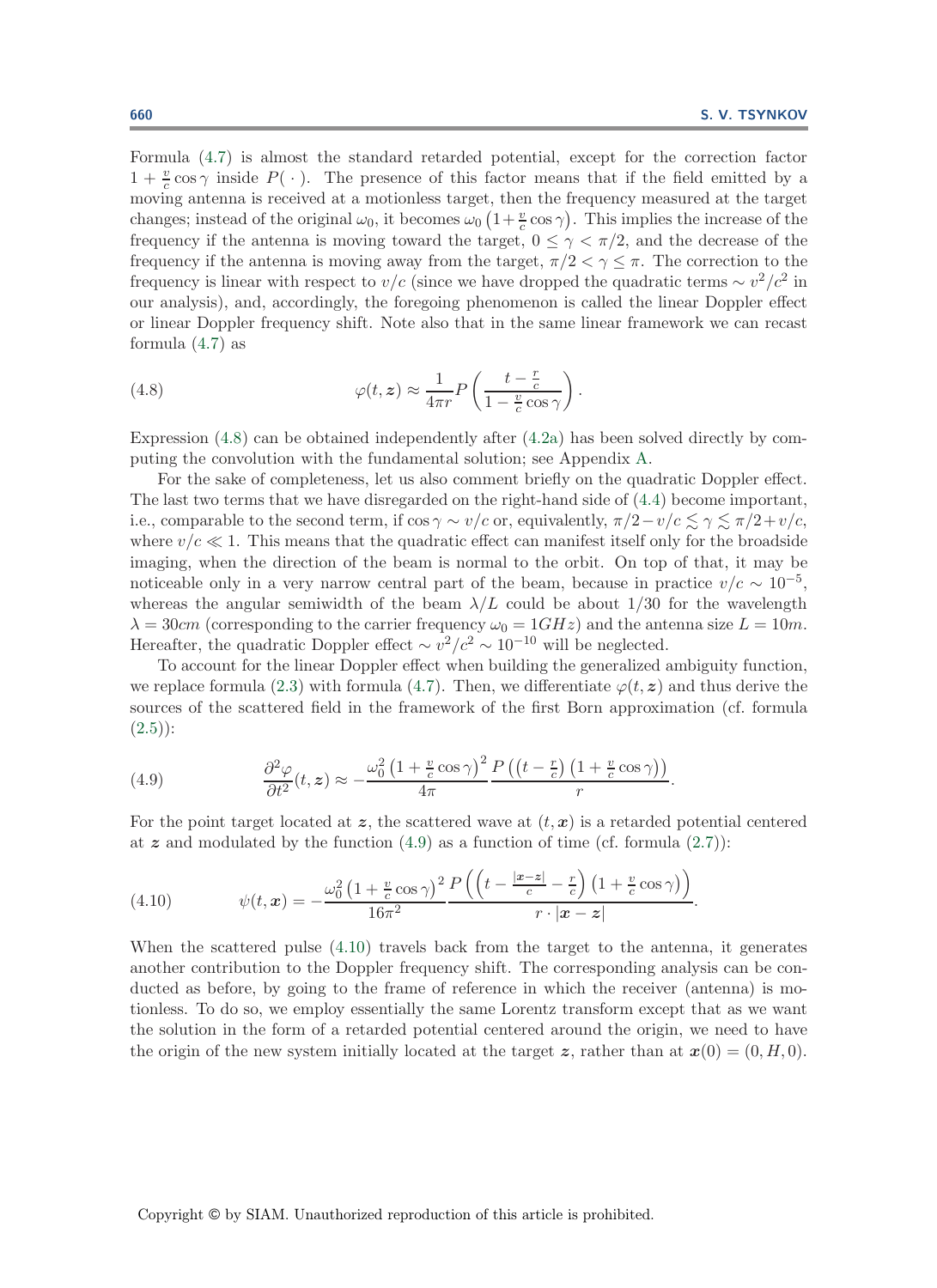As the scattered field is received at the antenna x, we will use the variables  $x = (x_1, x_2, x_3)$ to write the transform, whereas the location of the target  $z = (z_1, z_2, z_3)$  will be considered fixed (cf. formulae  $(4.1)$ ):

<span id="page-15-0"></span>(4.11a) 
$$
\hat{\theta} = \frac{t}{\beta} - \frac{v/c}{\beta} \frac{x_1 - z_1}{c},
$$

(4.11b) 
$$
\xi_1 = -\frac{v/c}{\beta}ct + \frac{x_1 - z_1}{\beta}.
$$

Similarly to [\(4.1\)](#page-12-0), the remaining two spatial coordinates do not get changed so that altogether we have the transformation  $(t, x_1, x_2, x_3) \mapsto (\hat{\theta}, \xi_1, x_2, x_3)$ . Relation [\(4.11b\)](#page-15-0) implies, in particular, that in the new coordinates the antenna is not moving, because  $x_1 = vt$  corresponds to  $\xi_1 = -z_1/\beta = \text{const.}$ 

We introduce

<span id="page-15-1"></span>
$$
\hat{\rho} = \sqrt{\xi_1^2 + (x_2 - z_2)^2 + (x_3 - z_3)^2}
$$

and

$$
\hat{r} = \sqrt{(x_1 - z_1)^2 + (x_2 - z_2)^2 + (x_3 - z_3)^2} = |\boldsymbol{x} - \boldsymbol{z}|.
$$

Then,  $x_1 - z_1 = -\hat{r} \cos \gamma$  (see Figure [1\)](#page-6-0), and repeating the same derivation that led us to formula [\(4.5\)](#page-13-2), we arrive at the following linearized relation between the distances:

$$
(4.12) \qquad \qquad \hat{\rho} \approx \hat{r} + vt \cos \gamma.
$$

Consequently, letting  $\beta \approx 1$  and using [\(4.11b\)](#page-15-0), we can write

<span id="page-15-3"></span>
$$
\hat{\rho}\cos\gamma \approx \hat{r}\cos\gamma + vt\cos^2\gamma = -(x_1 - z_1) + vt\cos^2\gamma
$$

$$
\approx -\xi_1 - vt + vt\cos^2\gamma = -\xi - vt\sin^2\gamma
$$

<span id="page-15-4"></span>so that

(4.13) 
$$
\xi_1 = -\hat{\rho}\cos\gamma - vt\sin^2\gamma.
$$

<span id="page-15-2"></span>Next, using formula [\(4.11a\)](#page-15-0) and again neglecting quadratic terms with respect to  $v/c$ , we obtain from [\(4.12\)](#page-15-1)

(4.14) 
$$
\hat{r} \approx \hat{\rho} - vt \cos \gamma = \hat{\rho} - v\beta \hat{\theta} \cos \gamma - \frac{v^2}{c^2} (x_1 - z_1) \approx \hat{\rho} - v \hat{\theta} \cos \gamma.
$$

Finally, to implement the transformation in formula [\(4.10\)](#page-14-2), we have to transform all times and distances on its right-hand side to new coordinates. We note that formula  $(4.10)$  is written so that *x* can be any location in space. We, however, are interested only in the case when *x* is the location of the antenna. Since the displacement of the antenna during the round-trip travel time of the signal does not affect the performance of the radar (section [3\)](#page-5-0), we take  $\mathbf{x} = \mathbf{x}(0) = (0, H, 0)$ . In this case,  $\hat{r} = |\mathbf{x} - \mathbf{z}| = r$ , and instead of [\(4.10\)](#page-14-2) we can write

(4.15) 
$$
\psi(t, x) = -\frac{\omega_0^2 \left(1 + \frac{v}{c} \cos \gamma\right)^2 P\left(\left(t - \frac{2\hat{r}}{c}\right) \left(1 + \frac{v}{c} \cos \gamma\right)\right)}{16\pi^2}.
$$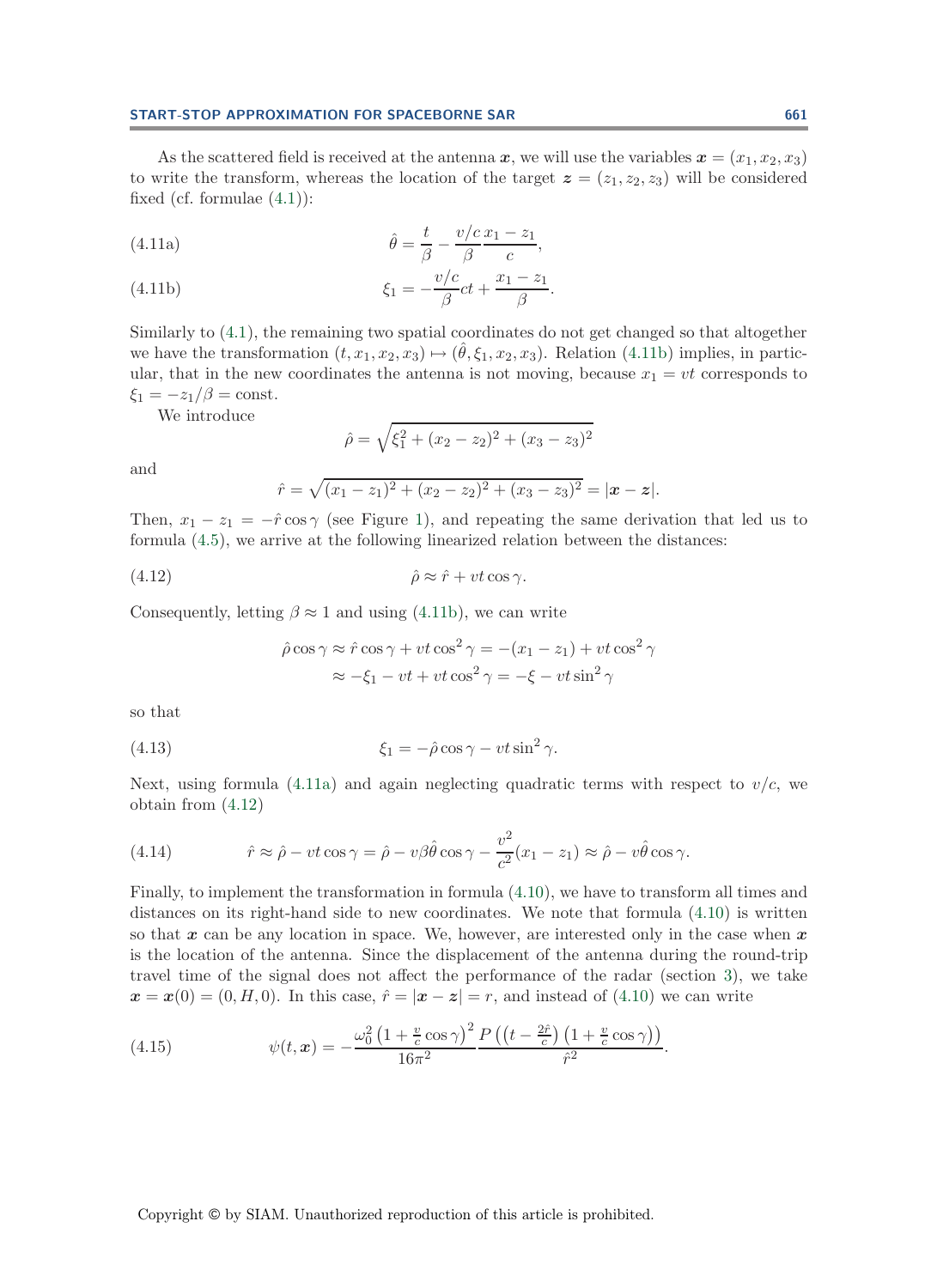Substituting  $\hat{r}$  given by [\(4.14\)](#page-15-2) into formula [\(4.15\)](#page-15-3), and also substituting the following expression for t, which is derived by inverting  $(4.11)$  and then using  $(4.13)$ ,

$$
t = \frac{\hat{\theta}}{\beta} + \frac{v/c}{\beta} \frac{\xi_1}{c} \approx \hat{\theta} - \frac{v}{c} \frac{\hat{\rho}}{c} \cos \gamma,
$$

<span id="page-16-0"></span>we have

$$
\psi(\hat{\theta}, \xi_1, x_2, x_3) = -\frac{\omega_0^2 \left(1 + \frac{v}{c} \cos \gamma\right)^2 P\left(\left(\hat{\theta} - \frac{2\hat{\rho}}{c}\right) \left(1 + \frac{v}{c} \cos \gamma\right)^2\right)}{16\pi^2}
$$
\n
$$
\approx -\frac{\omega_0^2 \left(1 + 2\frac{v}{c} \cos \gamma\right) P\left(\left(\hat{\theta} - \frac{2\hat{\rho}}{c}\right) \left(1 + 2\frac{v}{c} \cos \gamma\right)\right)}{16\pi^2}
$$
\n
$$
\approx -\frac{\omega_0^2}{16\pi^2} \frac{P\left(\left(\hat{\theta} - \frac{2\hat{\rho}}{c}\right) \left(1 + 2\frac{v}{c} \cos \gamma\right)\right)}{\hat{\rho}^2},
$$
\n(4.16)

where the last equality in [\(4.16\)](#page-16-0) was obtained as before, by disregarding a slow and small  $({\sim v/c})$  variation in the amplitude. Formula [\(4.16\)](#page-16-0) indicates, in particular, that in the frame of reference in which the satellite is motionless, the observed frequency of the signal emitted by the antenna, scattered off the target, and then again received by the antenna is  $\omega_0$   $(1+2\frac{v}{c}\cos\gamma)$ , compared to the original frequency  $\omega_0$ . Otherwise, if not for the coordinate change and the additional amplitude factor, the solution [\(4.16\)](#page-16-0) looks exactly the same as it would have looked if both the antenna and the target were motionless (cf. formula [\(2.7\)](#page-3-0)), with  $\frac{2\hat{\rho}}{c}$  being the round-trip travel time between the antenna and the target. Hence, this scattered solution can be used for building the generalized ambiguity function in the new coordinates.

**4.1. Azimuthal resolution.** Hereafter, we will follow the path of section [2](#page-1-0) for constructing the generalized ambiguity function. In doing so, we will use solution  $(4.16)$  instead of  $(2.7)$ as the central "building block." Following the analysis of section [3,](#page-5-0) we will also disregard the displacement of the antenna from the very beginning. For the azimuthal factor we can then write (cf. formula [\(3.2\)](#page-5-2))

<span id="page-16-2"></span>(4.17) 
$$
W_A(\mathbf{y}, z) = \sum_n \vartheta(z, x^n) e^{2i\omega_0(|x^n - \mathbf{y}| (1 + \frac{2v}{c} \cos \gamma_{\mathbf{y}}^n) - |x^n - z| (1 + \frac{2v}{c} \cos \gamma_{\mathbf{z}}^n)) / c},
$$

where the distances  $|x^n - y|$  and  $|x^n - z|$ , even though denoted the same way as before, shall be measured in the Lorentz transformed coordinates, in which the antenna is not moving,<sup>[4](#page-16-1)</sup> and the notation for the angles,  $\gamma_y^n$  and  $\gamma_z^n$ , indicates that they depend on the position of the antenna.

We are particularly interested in analyzing that part of the exponent in formula [\(4.17\)](#page-16-2)

<span id="page-16-1"></span><sup>4</sup>This applies to all other distances that appear in subsequent derivations in this section.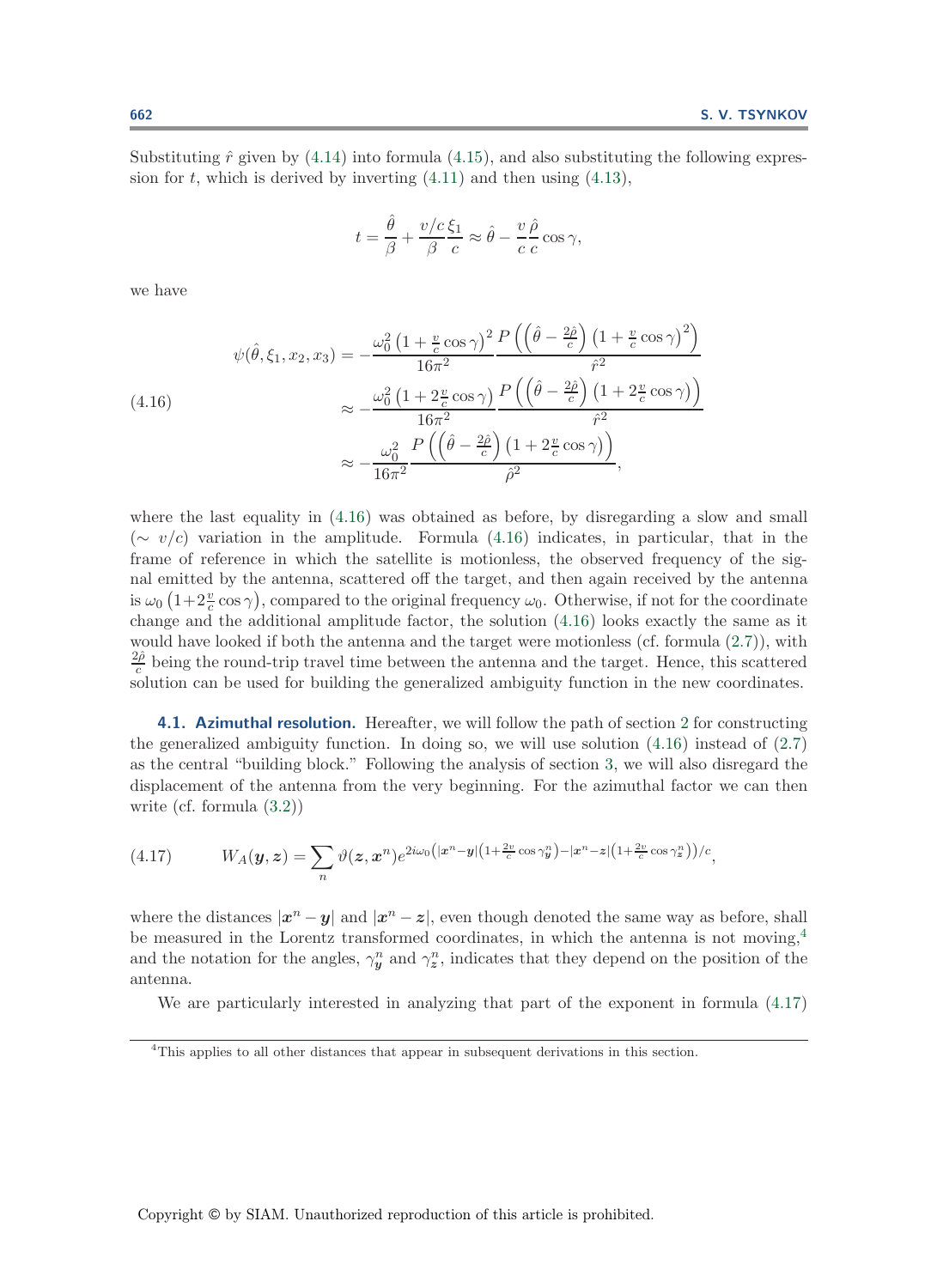which has the factor  $v/c$  in front of it:

$$
\frac{2i\omega_0}{c}\frac{2v}{c}\left(|\mathbf{x}^n-\mathbf{y}|\cos\gamma^n_{\mathbf{y}}-|\mathbf{x}^n-\mathbf{z}|\cos\gamma^n_{\mathbf{z}}\right)
$$

$$
=\frac{2i\omega_0}{c}\frac{2v}{c}\left(\frac{R_0}{\sin\kappa}(\cos\gamma^n_{\mathbf{y}}-\cos\gamma^n_{\mathbf{z}})+\frac{(y_1-q_1^n)^2\sin\kappa}{2R_0}\cos\gamma^n_{\mathbf{y}}-\frac{(z_1-q_1^n)^2\sin\kappa}{2R_0}\cos\gamma^n_{\mathbf{z}}+\left(y_1-q_1^n\right)\cos\kappa\cos\gamma^n_{\mathbf{y}}-\left(z_1-q_1^n\right)\cos\kappa\cos\gamma^n_{\mathbf{z}}\right).
$$

Note that the previous formula was derived with the help of [\(3.4\)](#page-6-1). To simplify subsequent analysis, we will assume that the imaging is broadside, i.e.,  $\kappa = \pi/2$ ; see Figure [1.](#page-6-0) Then,

$$
\frac{2i\omega_0}{c}\frac{2v}{c}\left(|\mathbf{x}^n-\mathbf{y}|\cos\gamma^n_{\mathbf{y}}-|\mathbf{x}^n-\mathbf{z}|\cos\gamma^n_{\mathbf{z}}\right)
$$

$$
=\frac{2i\omega_0}{c}\frac{2v}{c}\left(R_0(\cos\gamma^n_{\mathbf{y}}-\cos\gamma^n_{\mathbf{z}})+\frac{(y_1-q_1^n)^2}{2R_0}\cos\gamma^n_{\mathbf{y}}-\frac{(z_1-q_1^n)^2}{2R_0}\cos\gamma^n_{\mathbf{z}}\right).
$$

Besides, as the antenna beam is narrow, we can also say that both  $\gamma_y^n$  and  $\gamma_z^n$  are close to  $\pi/2$ so that

<span id="page-17-0"></span>
$$
\cos \gamma_y^n \approx \cot \gamma_y^n = \frac{y_1 - q_1^n}{R_0}
$$
 and  $\cos \gamma_z^n \approx \cot \gamma_z^n = \frac{z_1 - q_1^n}{R_0}$ .

Hence, we have

(4.18) 
$$
\frac{2i\omega_0}{c} \frac{2v}{c} \left( |\mathbf{x}^n - \mathbf{y}| \cos \gamma_{\mathbf{y}}^n - |\mathbf{x}^n - \mathbf{z}| \cos \gamma_{\mathbf{z}}^n \right) \n\approx \frac{2i\omega_0}{R_0 c} \frac{2v}{c} \left( R_0 (y_1 - z_1) + \frac{(y_1 - q_1^n)^3}{2R_0} - \frac{(z_1 - q_1^n)^3}{2R_0} \right).
$$

The key consideration regarding the previous formula is that the first term in the brackets on its right-hand side does not depend on n. Consequently, when expression  $(4.18)$  is substituted back into the exponent in formula [\(4.17\)](#page-16-2), the corresponding factor can be taken outside the sum and disregarded because its magnitude will be equal to one. Therefore, formula [\(4.17\)](#page-16-2) will eventually simplify to (cf. formula [\(3.7\)](#page-7-2))

<span id="page-17-1"></span>(4.19) 
$$
W_A(\mathbf{y}, \mathbf{z}) \propto \sum_{n=N_0-N/2}^{N_0+N/2} e^{\frac{2i\omega_0}{R_0 c} \left( (z_1-y_1)q_1^n + \frac{v}{c} \frac{(y_1-q_1^n)^3}{R_0} - \frac{v}{c} \frac{(z_1-q_1^n)^3}{R_0} \right)}.
$$

It is clear that the second and third terms in the exponent on the right-hand side of formula [\(4.19\)](#page-17-1) are much smaller than the first term, because in addition to the small factor  $v/c$  they contain another small factor  $(y_1 - q_1^n)/R_0 \sim (z_1 - q_1^n)/R_0 \sim \lambda/L$ . Dropping these two terms, we obtain (cf. formula [\(3.12\)](#page-9-0))

<span id="page-17-2"></span>(4.20) 
$$
W_A(\mathbf{y}, \mathbf{z}) \propto \sum_{n=-N/2}^{N/2} e^{\frac{2i\omega_0}{R_0 c}(z_1 - y_1) n \Delta x_1}.
$$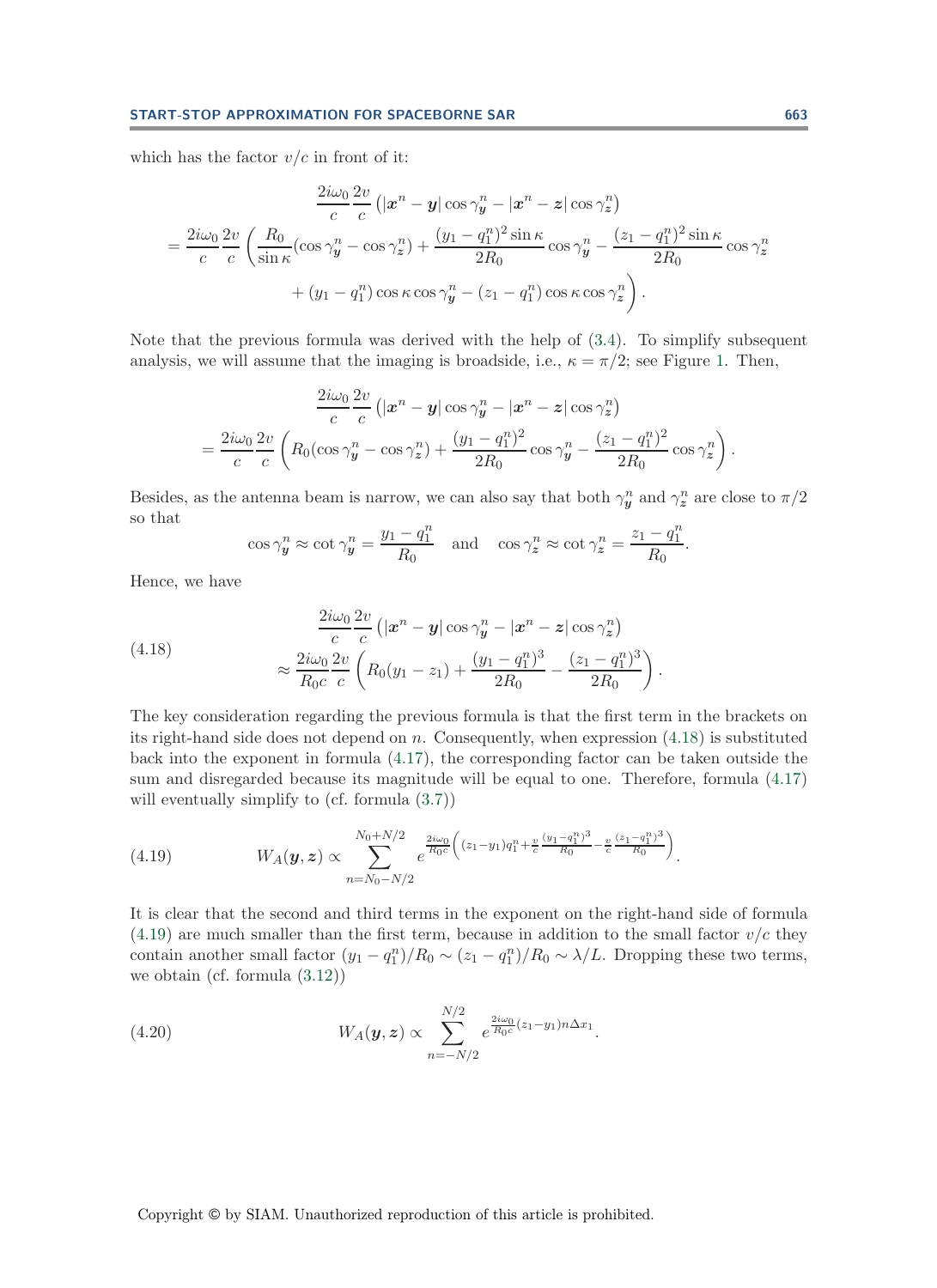Formula [\(4.20\)](#page-17-2) provides a conventional expression for the azimuthal component of the gener-alized ambiguity function<sup>[5](#page-18-0)</sup>; see, e.g., [\[4\]](#page-23-3). Once the sum on the right-hand side is evaluated, it yields the azimuthal resolution

<span id="page-18-1"></span>
$$
(4.21) \t\t\t z_1 - y_1 \approx \frac{L}{2},
$$

which is standard in the analysis of SAR performance (note that formula [\(3.15\)](#page-9-4) reduces to [\(4.21\)](#page-18-1) for  $\kappa = \pi/2$ . Formula (4.21) shows that if the reference distance  $|x^n - y|$  in the exponent in formula [\(4.17\)](#page-16-2) is taken with the Doppler correction, i.e., if the frequency shift is included in the definition of a matched filter, then the azimuthal resolution of the radar stays basically unaffected.

Let us now see what will change if the matched filter is taken with no Doppler correction. In this case, instead of formula [\(4.17\)](#page-16-2) we have

<span id="page-18-2"></span>(4.22) 
$$
W_A(\mathbf{y}, z) = \sum_n \vartheta(z, x^n) e^{2i\omega_0(|x^n - \mathbf{y}| - |x^n - z| (1 + \frac{2v}{c} \cos \gamma_z^n)) / c},
$$

and, consequently, the additional terms in the exponent of  $(4.22)$  are (cf. formula  $(4.18)$ )

<span id="page-18-3"></span>(4.23) 
$$
-\frac{2i\omega_0}{c}\frac{2v}{c}|\boldsymbol{x}^n-\boldsymbol{z}|\cos\gamma_{\boldsymbol{z}}^n\approx -\frac{2i\omega_0}{R_0c}\frac{2v}{c}\left(R_0(z_1-q_1^n)+\frac{(z_1-q_1^n)^3}{2R_0}\right).
$$

The first obvious difference that we observe between formulae  $(4.18)$  and  $(4.23)$  is that the leading term in the brackets on the right-hand side of  $(4.23)$  depends on n. Hence, if we employ the same argument as before and disregard the second term on the right-hand side of  $(4.23)$ , then, instead of  $(4.20)$ , we will arrive at

<span id="page-18-4"></span>(4.24)  

$$
W_A(\mathbf{y}, \mathbf{z}) \propto \sum_{n=-N/2}^{N/2} e^{\frac{2i\omega_0}{R_0 c}((z_1 - y_1) + \frac{2v}{c}R_0)n\Delta x_1} \sim (N+1)\operatorname{sinc}\left[\frac{\omega_0}{R_0 c}\left((z_1 - y_1) + \frac{2v}{c}R_0\right)(N+1)\Delta x_1\right].
$$

Formula [\(4.24\)](#page-18-4) implies that the azimuthal resolution of the radar, per se, remains unchanged. However, the entire imaged scene gets shifted along the track (orbit) by  $-\frac{2v}{c}R_0$ . For the typical parameters involved, the magnitude of this spatial shift could be about 50m.

<span id="page-18-5"></span>**4.2. Range resolution.** For the range part of the generalized ambiguity function we can write, instead of [\(3.16\)](#page-10-0),

$$
(4.25) \quad W_R(\mathbf{y}, \mathbf{z}) = \int_{-\tau/2 + \tau_{\text{max}}}^{\tau/2 + \tau_{\text{min}}} e^{-i\alpha \left( \left( t - \frac{2|\mathbf{x}^0 - \mathbf{y}|}{c} \right) \left( 1 + \frac{2v}{c} \cos \gamma_{\mathbf{y}} \right) \right)^2} e^{i\alpha \left( \left( t - \frac{2|\mathbf{x}^0 - \mathbf{z}|}{c} \right) \left( 1 + \frac{2v}{c} \cos \gamma_{\mathbf{z}} \right) \right)^2} \times e^{i\omega_0 t \left( \frac{2v}{c} \cos \gamma_{\mathbf{z}} - \frac{2v}{c} \cos \gamma_{\mathbf{y}} \right)} dt,
$$

<span id="page-18-0"></span> ${}^{5}$ Formula [\(3.12\)](#page-9-0) yields a somewhat more complicated expression that accounts for the displacement of the antenna.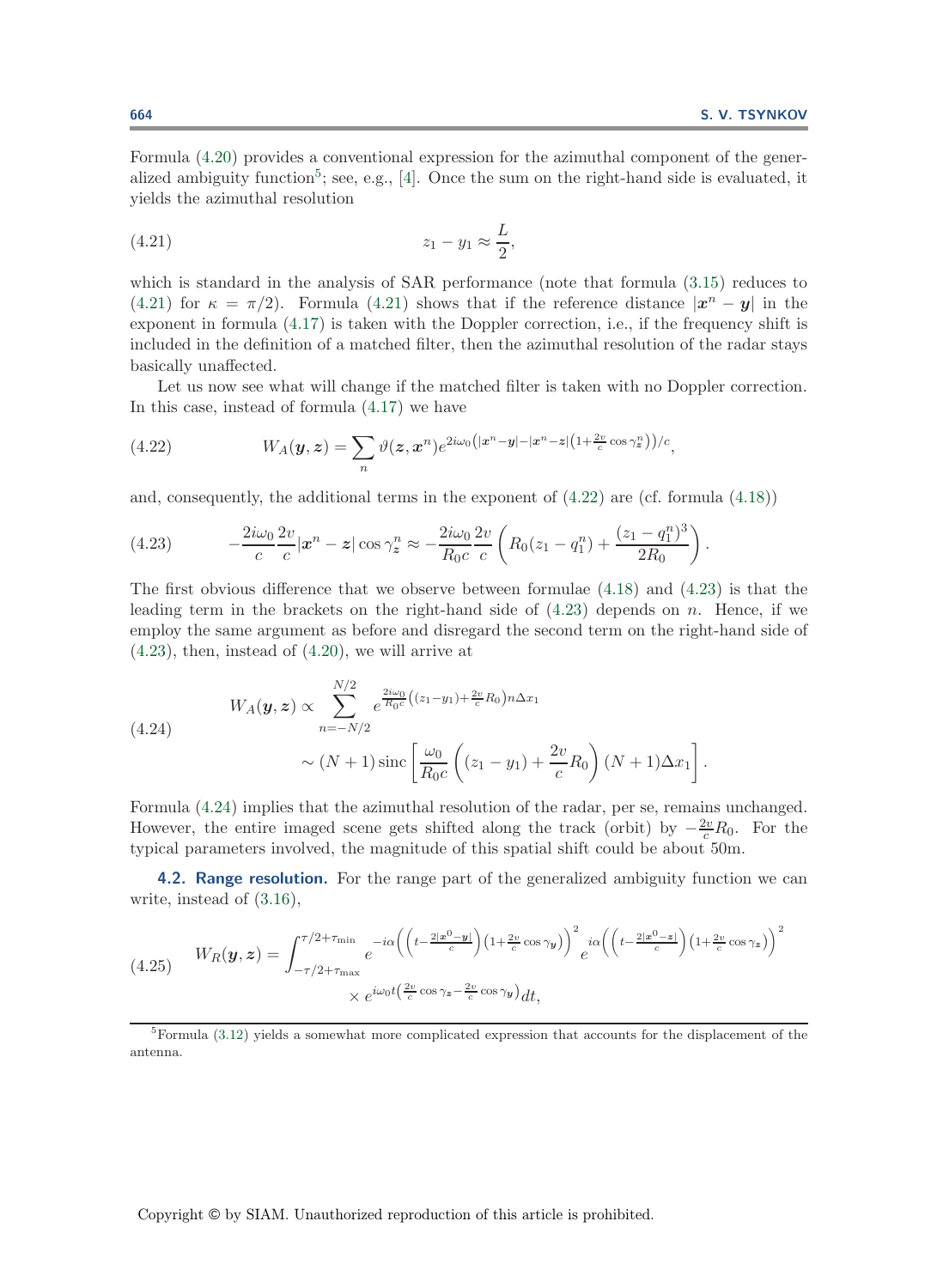where the last factor under the integral on the right-hand side of [\(4.25\)](#page-18-5) appears because the Doppler correction shall be substituted not only into the slowly varying envelope  $A(t)$  but also into the fast carrier oscillation  $e^{i\omega_0 t}$  in the definition of the chirp [\(2.1\)](#page-2-0). Next, we assume with no loss of generality that  $\gamma_z = \gamma_y = \gamma$ , which merely implies that the reference location *y* and the target  $z$  are on the same line of sight from the antenna. Then, formula  $(4.25)$  transforms into

<span id="page-19-0"></span>
$$
(4.26) \quad W_R(\mathbf{y}, \mathbf{z}) = \int_{-\tau/2 + \tau_{\text{max}}}^{\tau/2 + \tau_{\text{min}}} e^{-i\alpha} \left( \left( t - \frac{2|\mathbf{x}^0 - \mathbf{y}|}{c} \right) \left( 1 + \frac{2v}{c} \cos \gamma \right) \right)^2 e^{i\alpha} \left( \left( t - \frac{2|\mathbf{x}^0 - \mathbf{z}|}{c} \right) \left( 1 + \frac{2v}{c} \cos \gamma \right) \right)^2 dt,
$$

where for the limits of integration we have (cf. formulae  $(3.17a)$ ,  $(3.17b)$ )

$$
\tau_{\max} = 2\left(1 + \frac{2v}{c}\cos\gamma\right)\max\{|x^0 - y|/c, |x^0 - z|/c\}
$$

and

<span id="page-19-3"></span><span id="page-19-1"></span>
$$
\tau_{\min} = 2\left(1 + \frac{2v}{c}\cos\gamma\right)\min\{|x^0 - y|/c, |x^0 - z|/c\}.
$$

In the exponent in formula [\(4.26\)](#page-19-0), we drop the terms proportional to  $v^2/c^2$  and also disregard the terms that do not depend on  $t$ , as the latter yield only an inessential factor of magnitude one in front of the integral:

(4.27) 
$$
W_R(\mathbf{y}, \mathbf{z}) \propto \int_{-\tau/2 + \tau_{\text{max}}}^{\tau/2 + \tau_{\text{min}}} e^{i\alpha t \frac{4(|\mathbf{x}^0 - \mathbf{y}| - |\mathbf{x}^0 - \mathbf{z}|)}{c} \left(1 + \frac{4v}{c} \cos \gamma\right)} dt.
$$

Then, following the same argument as in the end of section [3,](#page-5-0) we obtain (cf. formula [\(3.20\)](#page-11-1))

(4.28) 
$$
W_R(\boldsymbol{y}, \boldsymbol{z}) \propto \tau \operatorname{sinc}\left(\frac{B(|\boldsymbol{x}^0 - \boldsymbol{y}| - |\boldsymbol{x}^0 - \boldsymbol{z}|)}{c}\left(1 + \frac{4v}{c}\cos\gamma\right)\right).
$$

Formula [\(4.28\)](#page-19-1) yields the range resolution

<span id="page-19-2"></span>(4.29) 
$$
|\boldsymbol{x}^0 - \boldsymbol{y}| - |\boldsymbol{x}^0 - \boldsymbol{z}| = \frac{2\pi c}{B} \left( 1 - \frac{4v}{c} \cos \gamma \right),
$$

which differs from the standard expression [\(3.21\)](#page-11-2) only by the factor  $\left(1 - \frac{4v}{c} \cos \gamma\right)$ , which is very close to one (recall that  $v/c \sim 10^{-5}$ ). Moreover, in the case of broadside imaging we can take  $\gamma = \pi/2$  so that [\(4.29\)](#page-19-2) reduces to [\(3.21\)](#page-11-2) and the range resolution stays completely unaffected by the Doppler frequency shift.

Next, we need to analyze the case when the matched filter is taken with no Doppler correction. Then, instead of [\(4.27\)](#page-19-3) we obtain

<span id="page-19-4"></span>
$$
(4.30) \tW_R(\mathbf{y},\mathbf{z}) \propto \int_{-\tau/2+\tau_{\text{max}}}^{\tau/2+\tau_{\text{min}}} e^{i\alpha t \left(\frac{4(|x^0-\mathbf{y}|-|x^0-\mathbf{z}|)}{c}-\frac{4|x^0-\mathbf{z}|}{c}\frac{4v}{c}\cos\gamma\right)+i\alpha t^2\frac{4v}{c}\cos\gamma} dt.
$$

First, we notice that if  $\gamma = \pi/2$  (broadside imaging), then integral [\(4.30\)](#page-19-4) reduces to standard and yields a conventional expression for the range resolution,  $|\mathbf{x}^0 - \mathbf{y}| - |\mathbf{x}^0 - \mathbf{z}| = \frac{2\pi c}{B}$ ; see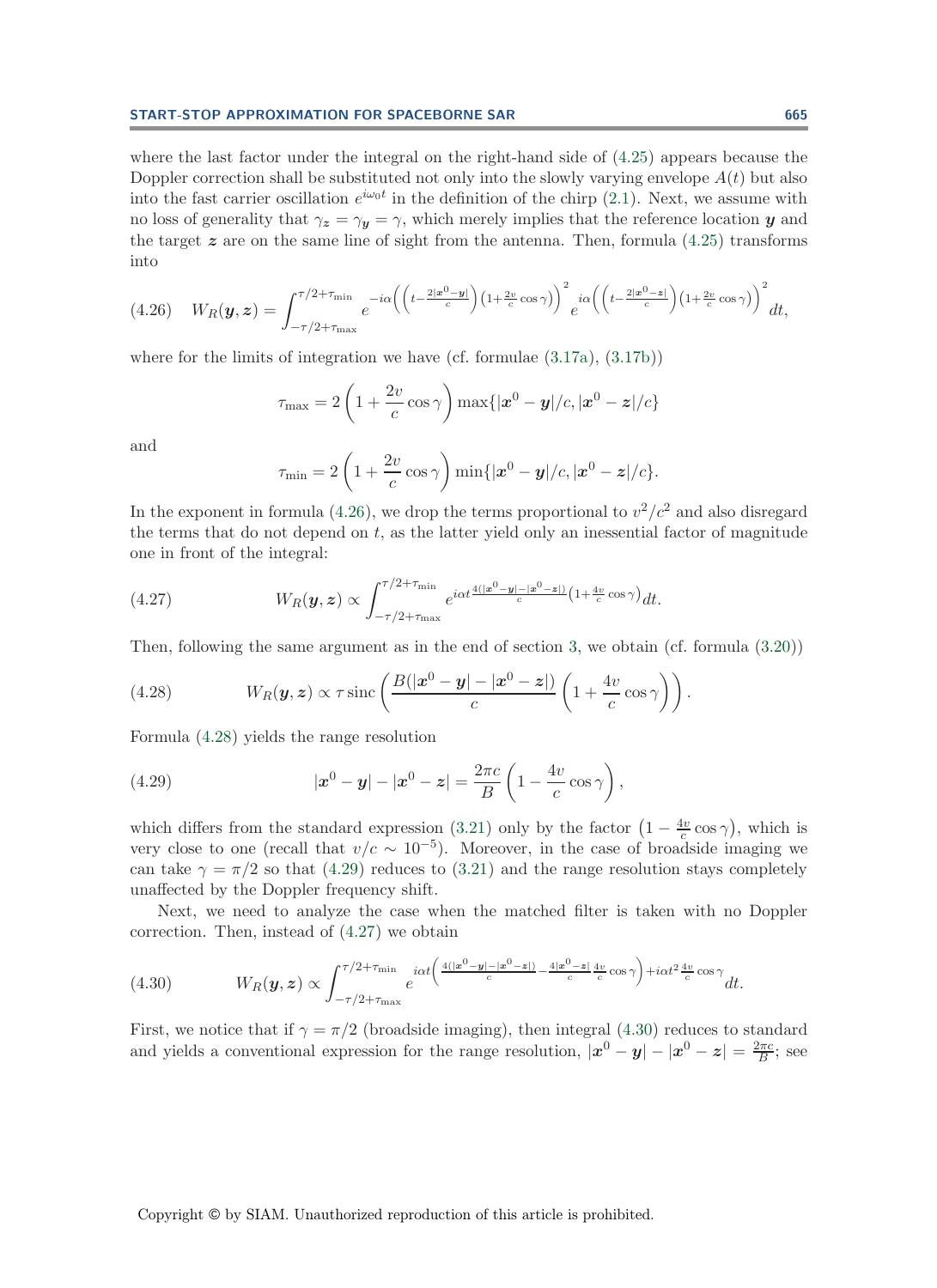formula [\(3.21\)](#page-11-2). Otherwise, there is an additional term in the part of the exponent in formula [\(4.30\)](#page-19-4) that is linear with respect to t. It will cause an overall shift of the entire imaged scene by  $|x^0 - z| \frac{dv}{c} \cos \gamma$ . Generally speaking, this value may be of the same order of magnitude as that obtained for an along-the-track shift (see formula [\(4.24\)](#page-18-4)); however, for  $\gamma$  close to  $\pi/2$ (near broadside imaging) it becomes small.

Moreover, for  $\gamma \neq \pi/2$  there remains a small quadratic term with respect to t in the exponent under the integral on the right-hand side of formula [\(4.30\)](#page-19-4). Integrals of this type were studied in [\[15\]](#page-23-8) in the context of SAR imaging through the Earth's ionosphere. It was shown that this quadratic term does not affect the resolution per se in the sense that the distance between the central maximum and the first minimum of the resulting ambiguity function appears exactly the same as the half-width of the corresponding sinc. However, the sharpness (contrast) of the image may be affected, because the value of the first minimum is not zero. Based on the analysis presented in [\[15\]](#page-23-8), it is possible to show that for the range factor given by [\(4.30\)](#page-19-4) we have

<span id="page-20-0"></span>(4.31) 
$$
\frac{\min |W_R(\boldsymbol{y}, \boldsymbol{z})|}{\max |W_R(\boldsymbol{y}, \boldsymbol{z})|} \sim \frac{\alpha \tau^2}{2\pi^2} \frac{4v}{c} \cos \gamma = \frac{B\tau}{\pi^2} \frac{4v}{c} \cos \gamma.
$$

Formula [\(4.31\)](#page-20-0) indicates that, generally speaking, the degree to which disregarding the Doppler frequency shift may adversely affect the image depends on the waveform used for imaging. More precisely, to reduce the deterioration of the image sharpness, one has to minimize the product of the pulse bandwidth B times its length  $\tau$ . Most modern SAR systems use high range-resolution pulses that have sufficiently large B (i.e., large chirp rate  $\alpha$ ; see formulae  $(2.1)$  and  $(2.2)$ ; in this case, the chirp duration must be very short. It turns out that for the typical values of the parameters,  $B = 10 MHz$  and  $\tau = 5 \cdot 10^{-5}$  sec, the degradation of the image is indeed negligible because the right-hand side of  $(4.31)$  is  $\sim 10^{-3} \cos \gamma$ . On the other hand, the so-called Doppler SAR imaging exploits the high Doppler-resolution wavetrains that approximate the continuous wave  $e^{i\omega_0 t}$  and are characterized by large  $\tau$ ; in this case, the bandwidth  $B$  must be very narrow. Note that imaging using various waveforms has been thoroughly studied in [\[5\]](#page-23-6).

Let us also note that if the cubic terms were retained when expressions [\(4.18\)](#page-17-0) and [\(4.23\)](#page-18-3) were substituted into the exponent in formula [\(4.17\)](#page-16-2), we would have arrived at a similarly small degradation of the sharpness in the azimuthal direction. We would have also obtained a factor of  $\mathcal{O}\left(1+\frac{v}{c}\right)$  change in the azimuthal resolution itself that could, of course, be disregarded.

**5. Summary.** In this paper, we have looked into whether or not the start-stop approximation used for processing radar data may affect the performance of a SAR sensor in the case of spaceborne imaging. Specifically, we have analyzed two effects that are normally left out of consideration when building the generalized ambiguity function of a radar. They are the displacement of the antenna during the pulse round-trip travel time between the orbit and the Earth's surface and the Doppler frequency shift. Our analysis shows that the displacement of the antenna, even though quite noticeable itself, in practice causes no deterioration of the image resolution. As for the Doppler effect, if the frequency shift is included in the definition of a matched filter, then the performance of the radar also remains largely unaffected. Otherwise, the imaged scene gets shifted, and there may be a small deterioration of the image sharpness.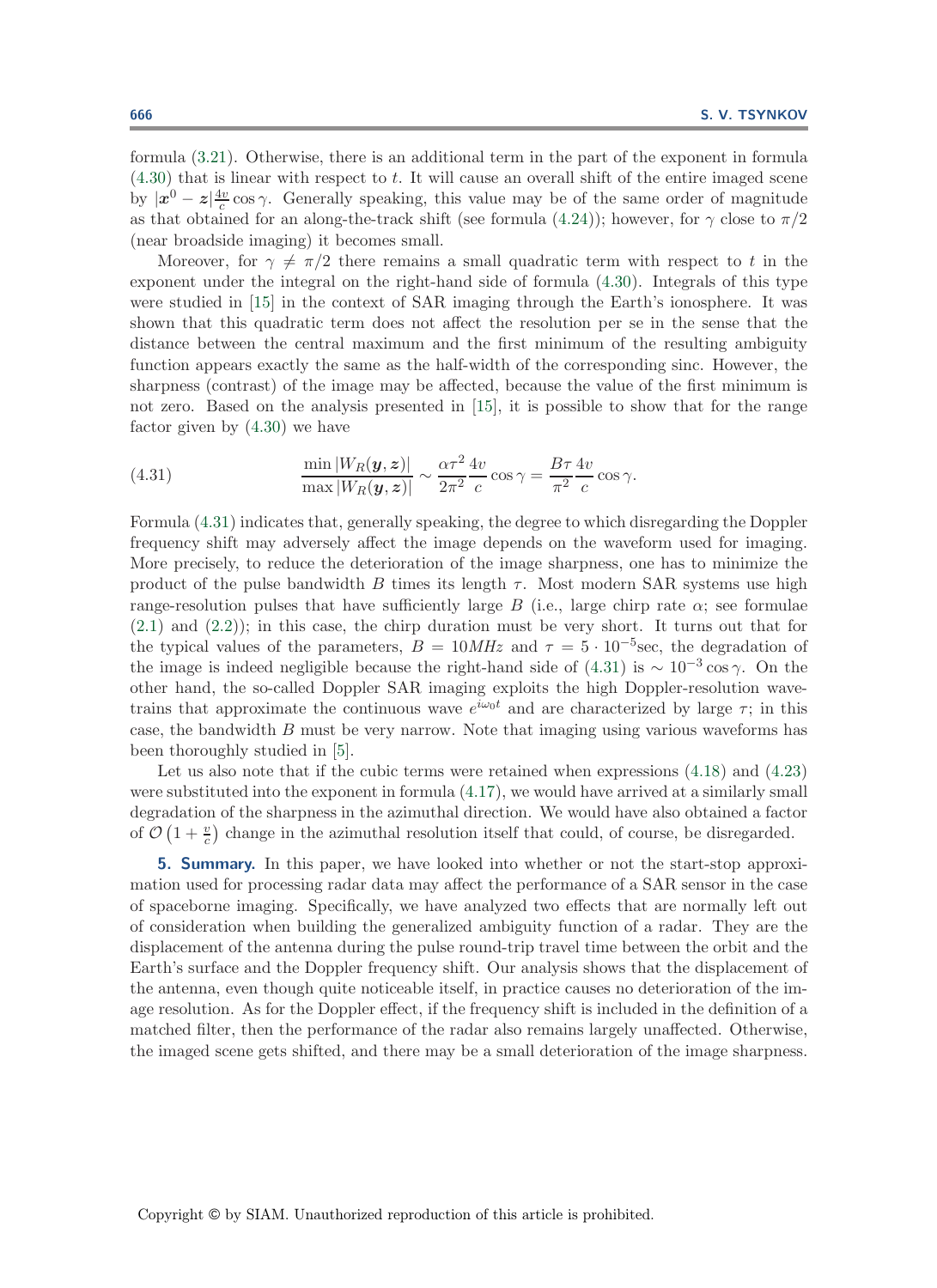It should also be mentioned that the authors of [\[5\]](#page-23-6) refer to the matched filter modified by the Doppler frequency shift as a phase-corrected matched filter.

<span id="page-21-0"></span>A useful future extension of the analysis presented in this paper could include taking into account the curvature of the orbit.

**Appendix A. Kirchhoff integral and the Lorentz transform.** The fundamental solution of the d'Alembert operator is given by

$$
\mathcal{E}(t, z) = \frac{\mathcal{H}(t)}{4\pi} \frac{\delta(|z| - ct)}{t},
$$

where  $\mathcal{H}(t)$  is the Heaviside function, and  $\delta(|z| - ct)$  is a single layer of unit magnitude on the expanding sphere of radius ct centered at the origin. Then, solution of  $(4.2a)$  is given by the convolution

<span id="page-21-1"></span>
$$
\varphi(t, z) = \frac{1}{4\pi} \int_0^\infty dt' \iiint_{\mathbb{R}^3} \frac{\delta(|z - z'| - c(t - t'))}{t - t'} P(t') \delta(z'_1 - vt') \delta(z'_2 - H) \delta(z'_3) dz'
$$
  
\n
$$
= \frac{1}{4\pi} \int_0^\infty \frac{\delta(|z - x(t')| - c(t - t'))}{t - t'} P(t') dt'
$$
  
\n(A.1)  
\n
$$
= \frac{1}{4\pi} \int_{|x|}^\infty \frac{|z - x(t')| \delta(\mu - ct)}{(c|z - x(t')| - (z_1 - vt')v)(t - t')} P(t') d\mu
$$
  
\n
$$
= \frac{1}{4\pi} \frac{cP(t')}{c|z - x(t')| - (z_1 - vt')v} \Big|_{\mu = ct},
$$

where the new integration variable is  $\mu = |z - x(t')| + ct' \equiv \sqrt{(z_1 - vt')^2 + (z_2 - H)^2 + z_3^2} + ct'$ . To evaluate the final expression in [\(A.1\)](#page-21-1), one needs to find the value of t' for which  $\mu = ct$ . This amounts to solving the equation

<span id="page-21-2"></span>(A.2) 
$$
\sqrt{(z_1 - vt')^2 + (z_2 - H)^2 + z_3^2} + ct' = ct
$$

with respect to  $t'$ . Equation [\(A.2\)](#page-21-2) is a quadratic equation which is very similar to [\(3.8\)](#page-8-3). Its solution determines the retarded moment of time when the trajectory of the moving antenna intersects with the lower portion of the characteristic cone<sup>[6](#page-21-3)</sup> that has its vertex at  $(t, z)$ . The appropriate root of this equation that defines a retarded moment of time is

<span id="page-21-4"></span>
$$
t' = \frac{1}{\beta^2} \left( t - \frac{v z_1}{c^2} - \sqrt{\left( t - \frac{v z_1}{c^2} \right)^2 - \beta^2 \left( t^2 - \frac{z_1^2 + (z_2 - H)^2 + z_3^2}{c^2} \right)} \right)
$$
  
(A.3)  

$$
= \frac{\theta}{\beta} - \frac{1}{\beta c} \sqrt{\frac{(z_1 - vt)^2}{\beta^2} + (z_2 - H)^2 + z_3^2} = \frac{\theta}{\beta} - \frac{\sqrt{\zeta_1^2 + (z_2 - H)^2 + z_3^2}}{\beta c}} = \frac{\theta}{\beta} - \frac{\rho}{\beta c},
$$

where we have used the definition  $(4.1)$  of the Lorentz transform. Formula  $(A.3)$  for  $t'$  is to be substituted into the numerator of the last expression in [\(A.1\)](#page-21-1). As for the denominator of

<span id="page-21-3"></span><sup>&</sup>lt;sup>6</sup>In the space  $\mathbb{R}^3$ , the trajectory is a horizontal straight line at altitude H; see Figure [1.](#page-6-0) However, its intersection with the characteristic cone needs to be considered in the  $(3 + 1)$ -dimensional (Minkowski) spacetime, in which the trajectory becomes a straight line with the slope determined by the velocity.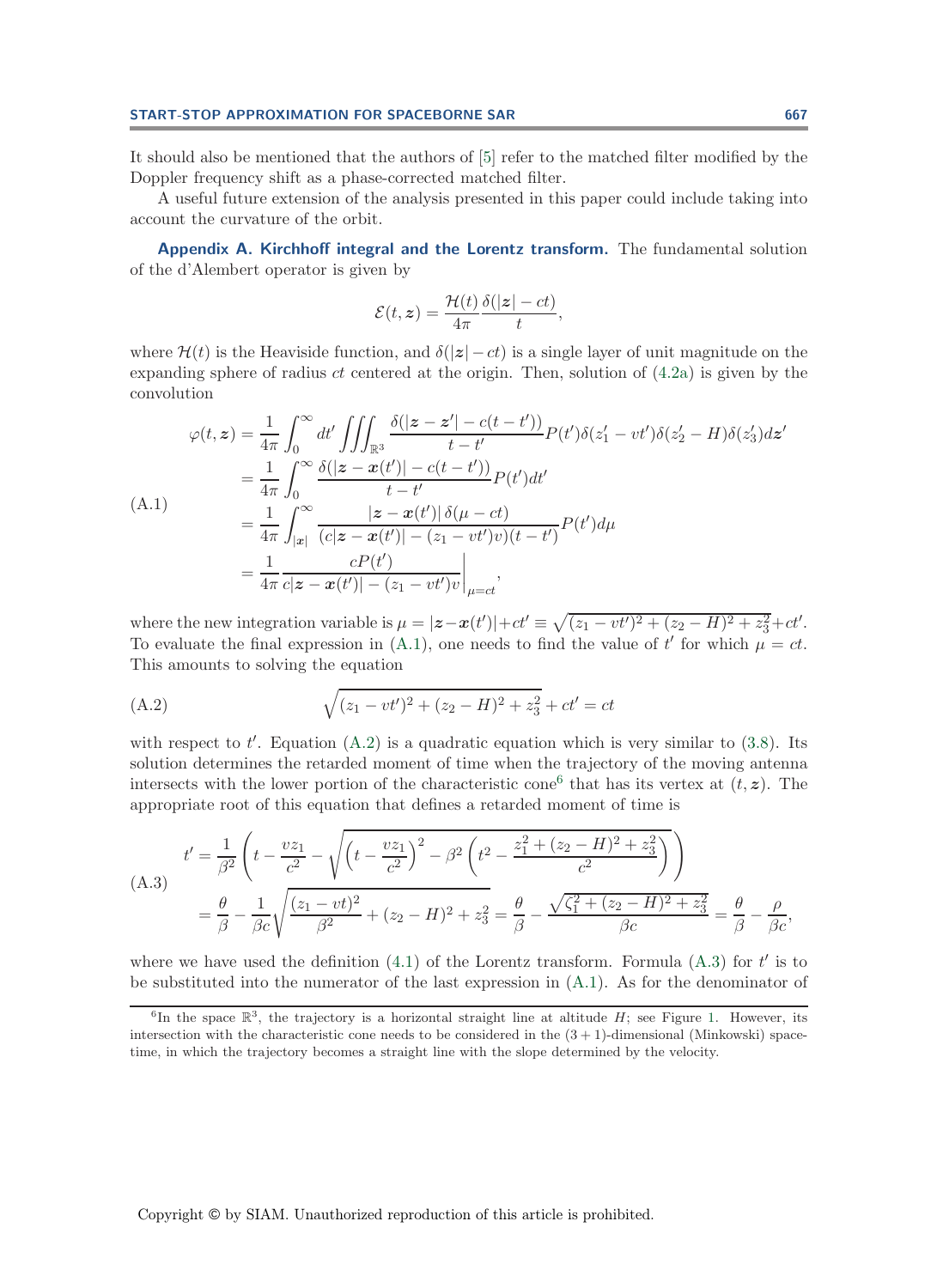<span id="page-22-0"></span>this expression, using  $\mu = ct$ , we can write

$$
c\sqrt{(z_1 - vt')^2 + (z_2 - H)^2 + z_3^2} - (z_1 - vt')v = c^2(t - t') - (z_1 - vt')v
$$
  
\n(A.4)  
\n
$$
= c^2t - z_1v - t'(c^2 - v^2) = c^2\left(t - \frac{z_1v}{c^2} - t'\beta^2\right)
$$
  
\n
$$
= c^2\sqrt{\left(t - \frac{v z_1}{c^2}\right)^2 - \beta^2\left(t^2 - \frac{z_1^2 + (z_2 - H)^2 + z_3^2}{c^2}\right)} = \beta c\rho,
$$

where we have used formula  $(A.3)$ . Altogether, substituting  $(A.3)$  and  $(A.4)$  into  $(A.1)$ , we see that the expression for  $\varphi(t, z)$  reduces precisely to what is given by formula [\(4.3\)](#page-13-0), as expected.

Note that  $(A.2)$ , which defines the retarded moment of time  $t'$ , is so simple (quadratic) only for the case of a uniform and straightforward motion of the antenna. When the motion is accelerated and/or nonstraightforward, the resulting counterpart of  $(A.2)$  may become far more complicated; often, it can only be solved numerically as done, e.g., in [\[14\]](#page-23-14). In the theory of electromagnetism, the corresponding solutions of the d'Alembert equation can be interpreted as field potentials due to moving charges, and in this case they are referred to as the Liénard–Wiechert potentials; see  $[10,$  Chapter 8].

Equation  $(A.2)$  can also be solved approximately, as done, e.g., in [\[5\]](#page-23-6). As the square root on its left-hand side is the distance between the observation point  $z = (z_1, z_2, z_3) \in \mathbb{R}^3$ (location of the target) and the moving antenna at the moment of time  $t'$ , we can represent this distance using the law of cosines and then derive an approximate expression with the help of the Taylor formula. Let  $\gamma$  be the angle between the velocity  $\boldsymbol{v}$  and the direction from the antenna  $\mathbf{x}(t')$  to the target *z*; see Figure [1.](#page-6-0) Also recall that  $r = \sqrt{z_1^2 + (z_2 - H)^2 + z_3^2}$ . Then,

$$
\sqrt{(z_1 - vt')^2 + (z_2 - H)^2 + z_3^2} = \sqrt{r^2 + (vt')^2 - 2rvt'\cos\gamma}
$$

$$
= r\sqrt{1 - \frac{2rvt'\cos\gamma}{r} + \left(\frac{vt'}{r}\right)^2}
$$

$$
\approx r - vt'\cos\gamma.
$$

In this case, [\(A.2\)](#page-21-2) becomes

$$
r - vt' \cos \gamma + ct' = ct
$$

so that its solution is

$$
t' = \frac{t - \frac{r}{c}}{1 - \frac{v}{c}\cos\gamma}.
$$

Substituting this expression into formula  $(A.1)$ , we arrive at the solution  $(4.8)$ .

**Acknowledgments.** The author is very thankful to Prof. Margaret Cheney for her helpful comments. It is also a pleasure to thank the anonymous referee for his or her useful suggestions.